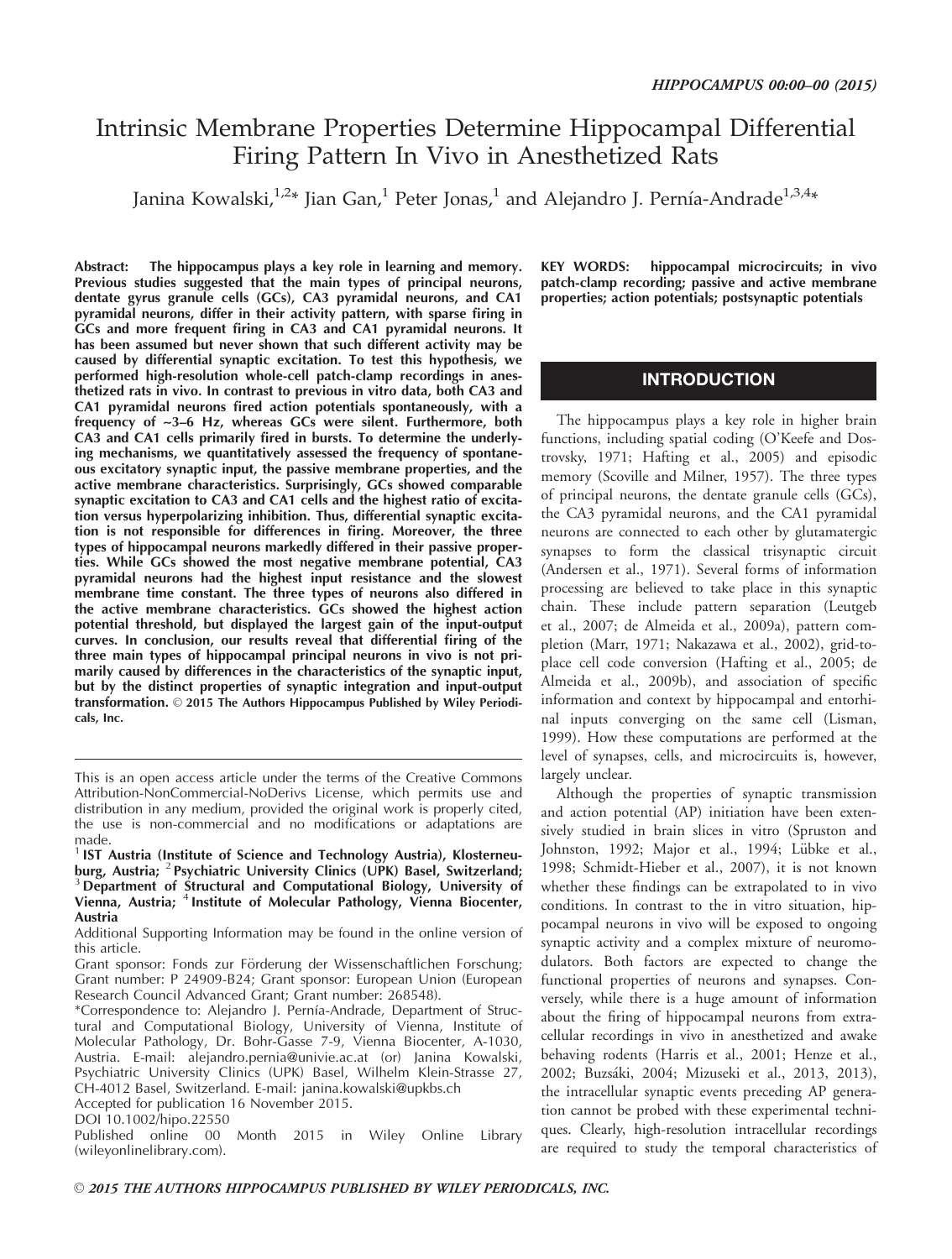synaptic events in vivo, the passive and active properties of neurons in intact circuits, and the conversion of synaptic input into AP output.

To address these questions, we used whole-cell patch-clamp techniques to record from hippocampal neurons in vivo (Margrie et al., 2002; Lee et al., 2006; Pernía-Andrade and Jonas, 2014). In particular, we focused on CA3 pyramidal neurons, because they play a key role in higher network functions (Lisman, 1999; Rolls, 2013) and because their properties are largely unclear under in vivo conditions. We analyzed the spontaneous firing of the hippocampal principal neurons and determined the underlying synaptic and cellular mechanisms. Our results demonstrate that the three major types of hippocampal neurons in vivo differ in the properties of input-output transformation, indicating cell type-specific signal processing in the hippocampal network.

# MATERIALS AND METHODS

#### Anesthesia and Preparation

Whole-cell patch-clamp recordings in vivo from neurons of the dorsal hippocampus were performed in 77 anesthetized, 27- to 31-day-old Wistar rats of either sex. The experimental procedures were modified after previous protocols (Margrie et al., 2002; Lee et al., 2006; Pernía-Andrade et al., 2012) and carried out in strict accordance with institutional, national, and European guidelines for animal experimentation. Animal experiments were approved by the Bundesministerium für Wissenschaft, Forschung und Wirtschaft of Austria (BMWF-66.018/0008-II/3b/2010).

For recording of spontaneous AP activity, light isoflurane anesthesia was used ( $\sim$ 1.7% isoflurane vaporized in  $\mathrm{O}_2$  at 200– 300 ml min<sup>-1</sup>, Forane<sup>TM</sup>, AbbVie; 15 out of 55 CA3 pyramidal neurons, 13 out of 13 CA1 pyramidal neurons, 6 out of 18 GCs). The isoflurane was delivered via a ventilation mask. For the analysis of intrinsic passive and active properties of the neurons, either light isoflurane anesthesia was used, or deep anesthesia was induced by an intraperitoneal injection of an anesthetic cocktail (MMF) comprised of 0.3 mg  $\text{kg}^{-1}$  medetomidine (Pfizer), 8 mg kg<sup>-1</sup> midazolam (Roche), and 0.01 mg kg<sup>-1</sup> fentanyl (Janssen-Cilag). Animals were maintained under deep anesthesia by periodic subcutaneous injection (50-min intervals) of 15–25% of the initial dose, with 100% of gaseous  $O_2$  continuously provided via a ventilation mask.

For experiments, animals were mounted in a stereotaxic frame (David Kopf Instruments). Surgery was performed as previously described (Pernía-Andrade and Jonas, 2014). The surface of the brain was superfused with physiological saline solution containing 137 mM NaCl, 3.5 mM KCl, 1.8 mM  $CaCl<sub>2</sub>$ , 1 mM  $MgCl<sub>2</sub>$ , and 5 mM HEPES (pH adjusted to 7.2 with NaOH). Heart rate and arterial  $O_2$  saturation were constantly monitored (PulseSense<sup>TM</sup> Vet, medair). Typically, the heart rate was  $>$  260 beats per minute, and arterial  $O_2$  saturation ranged between 97 and 100%. Body temperature was continuously monitored by a rectal thermometer and maintained at  $36.5 \pm 0.5^{\circ}$ C by placing the rat on a heating plate. To test the consistency of our results under the different anesthetics, the effects of isoflurane and MMF on passive and active properties of a subpopulation of CA3 pyramidal neurons were compared; this assessment resulted in no statistical differences of passive and active properties recorded between both anesthetics.

#### Patch-Clamp Recording In Vivo

Patch pipettes were fabricated from borosilicate glass tubing (1.0 mm outer diameter, 0.5 mm inner diameter; Hilgenberg) with a P-1000 Brown-Flaming micropipette puller (Sutter Instrument). The pipettes had a tip resistance of  $4-8$  M $\Omega$  before seal formation, and were electrically connected to the patchclamp amplifier (USB EPC10 Quadro, HEKA) through a 0.3 mm Ag/AgCl wire. A common reference electrode (Ag/AgCl pellet) was placed on the skull near the craniotomy window.

For patch-clamp recordings, the pipette solution contained (solution with high/low Cl- concentration, respectively): 120 or 136 mM  $K^+$ -gluconate, 20 or 4 mM KCl, 10 mM EGTA, 2 mM MgCl<sub>2</sub>, 2 mM Na<sub>2</sub>ATP, 10 mM HEPES, and 0.2% biocytin (pH adjusted to 7.28 with KOH;  $310 \pm 5$  mOsm). For the analysis of spontaneous firing and synaptic events, only solution with low Cl<sup>-</sup> concentration was used.

Patch-clamp recordings from neurons in vivo were obtained as previously described (Pernía-Andrade and Jonas, 2014). Briefly, after seal formation (seal resistance  $\geq$  5 G $\Omega$ ), spontaneous firing was first assessed in the cell-attached (CA) configuration at  $-70$  mV in voltage-clamp mode (30–120 s after seal formation). Subsequently, whole-cell current-clamp (CC) experiments were performed at the resting membrane potential (V<sub>rest</sub>). After the experiment, the integrity of the seal was verified by formation of an outside-out patch during withdrawal of the pipette in  $\sim$ 40% of cells; properties of cells with and without outside-out patch formation were not noticeably different. Pipette capacitance and series resistance  $(R_s)$  were compensated using a bridge balance circuit. Only neurons with stable  $R_s \leq$ 90 M $\Omega$ ; 60  $\pm$  2 M $\Omega$ , 86 cells;  $\lt$   $\pm$  20% change during the recording period) were used for subsequent analysis. The  $R_s$ values are consistent with those recorded at deep brain areas  $(> \sim 1000 \mu m$ ; Margrie et al., 2002). All cells included in this study had average membrane potentials of  $\le$  -50 mV for pyramidal neurons and  $\leq -65$  mV for GCs, as well as overshooting APs. Membrane potential  $(V_m)$  values reported were not corrected for liquid junction potentials.

#### Post-Hoc Morphological Analysis

After successful recording, animals were sacrificed by decapitation. Brains were rapidly removed from the skull and immersed for at least 24 h in a 100-mM phosphate-buffered solution containing 2.5% paraformaldehyde, 1.25% glutaraldehyde, and 15% saturated picric acid. Removing the septal pole of the hemispheres permitted quick diffusion of the fixative into the region of the hippocampus. After fixation, brains were cut into 200-mm-thick parasagittal slices. The biocytin-labeled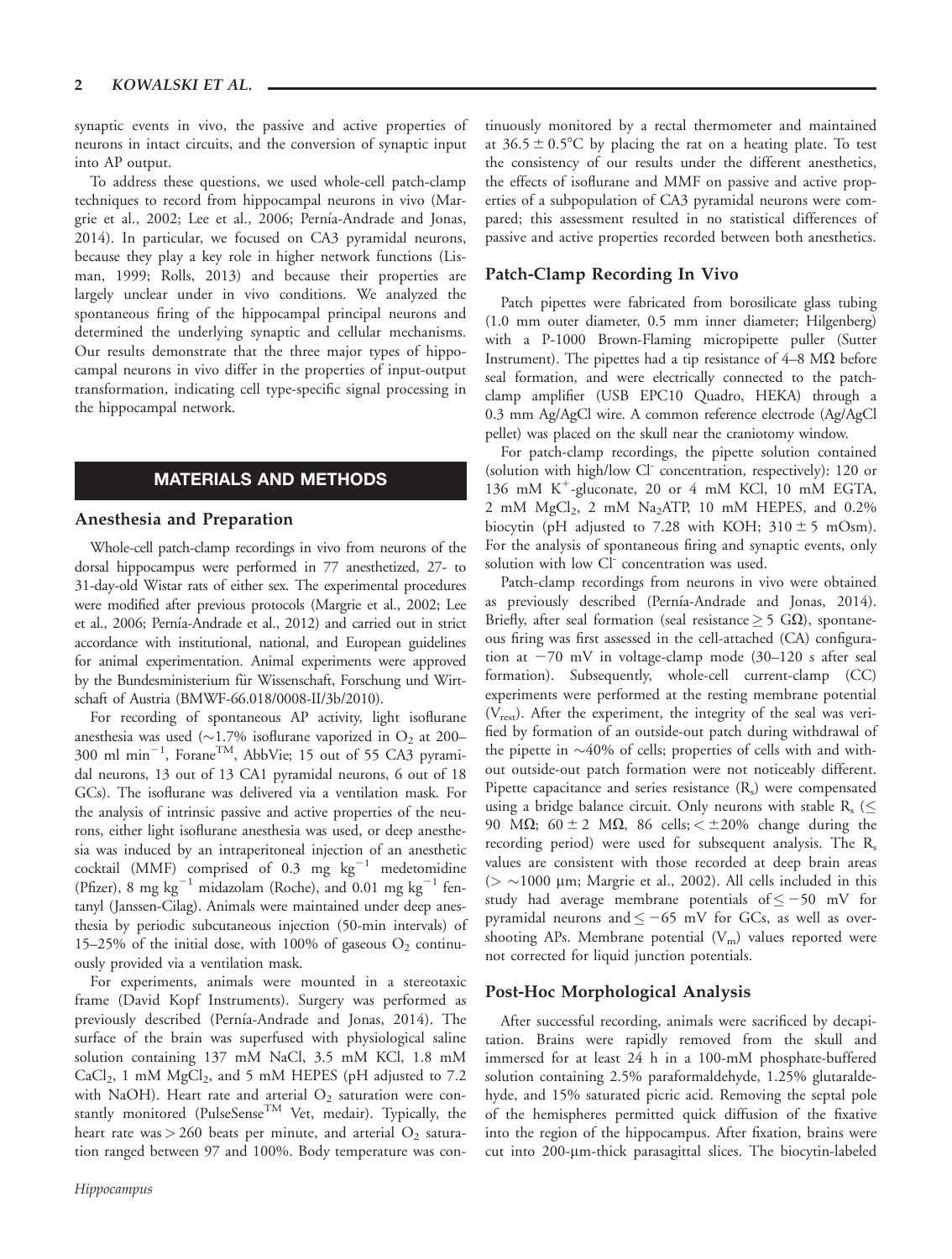

FIGURE 1. Recording from morphologically identified hippocampal principal neurons in vivo. A: Scheme of a parasagittal section through the principal cell layers of the hippocampus (thick black line, CA3a–c and CA1 pyramidal neuron layer; thick gray line, GCL; the border between CA3b and c is marked by a dashed line. Somatic positions for the neurons in B–D are indicated by dotted boxes. Patch pipettes were inserted roughly parallel to the vertical axis (inset). B–D: Extended focal images of a recorded CA3 pyramidal neuron (B), CA1 pyramidal neuron (C), and GC in the upper blade of dentate gyrus (D). All cells included in this study have been unequivocally identified by post-hoc morphological analysis. Note the prominent patch-pipette track in B (arrow). E,F: Whole-cell recordings of spontaneous firing. E: Scheme of the

structures were visualized using avidin-biotin-peroxidase complex and 3,3'-diaminobenzidine tetrahydrochloride (DAB) as chromogen. Thereafter, the slices were embedded in an aqueous mounting medium (Mowiol, Roth).

Morphological properties of recorded cells such as dendritic and axonal arborization, somatic position, and location of the recording site, were captured both in detail and in extended focal images along the z-axis by means of a light microscope (Olympus BX61). This allowed an unequivocal identification of mature GCs, CA3 and CA1 pyramidal neurons (Figs. 1B–D; Amaral, 1978; Scharfman, 1993; Schmidt-Hieber et al., 2004). In CA3 pyramidal neurons, both dendritic and somatic recordings were obtained.

recording configuration (left), spontaneous single AP and AP burst (middle) in a CA3 pyramidal neuron and a burst in a CA1 pyramidal neuron (right) on expanded time scale. F: Voltage traces from a CA3 pyramidal neuron, a CA1 pyramidal neuron, and a GC on compressed time scale. Dashed boxes in the top trace indicate the APs shown in E. G: Cell-attached recording from a CA3 pyramidal neuron at expanded (top) and compressed (bottom) time scale as indicated by the scheme of the recording configuration on the top left. Note that both single APs and bursts were recorded in the cell-attached configuration, similar to the whole-cell configuration. [Color figure can be viewed in the online issue, which is available at [wileyonlinelibrary.com](http://wileyonlinelibrary.com).]

#### Data Acquisition and Analysis

Cell-attached and whole-cell CC recordings were performed. The signals were filtered at 10 kHz (low-pass Bessel filter), digitized at 20 kHz, and stored using Patchmaster v2x60 acquisition software running on a PC under Windows 7.

#### Spontaneous firing frequency

Analyses of interspike intervals (ISI) were performed to estimate the instantaneous firing frequency of the neurons. The population of bursts of APs was separated from that of single APs by calculating a critical interspike interval  $(ISI_{\text{crit}};$  Figs. 2C,D). Briefly, a cumulative distribution function (CDF) of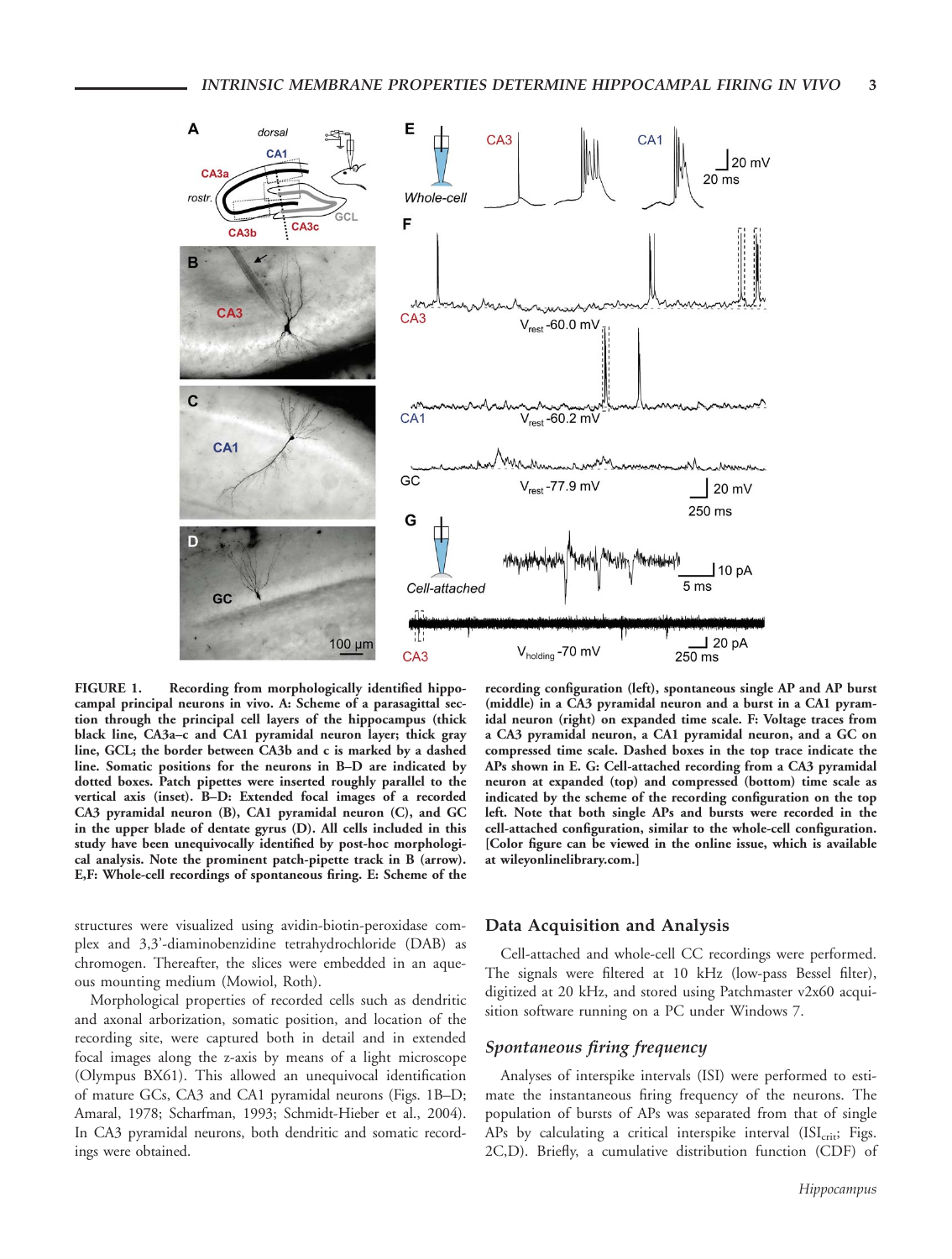

FIGURE 2. Differential spontaneous firing in hippocampal principal neurons in vivo. A: Detection of spontaneous APs in a representative CA3 pyramidal neuron; vertical lines indicate detected APs. B: Summary bar graphs of total spike, single AP, and burst frequencies. Note that all firing frequencies were markedly larger in CA3 and CA1 pyramidal neurons than in dentate gyrus GCs. C: Plot of ISI against recording time for a representative CA3 pyramidal neuron. Note the clear separation of two populations of intervals by a line at  $\sim$  20 ms. D: CDF of ISI, illustrated in a double logarithmic plot for CA3 (top, 34 cells) and CA1 (bottom, 5 cells) pyramidal neurons. Thin lines represent individual experiments, thick curves show average. Vertical dashed lines represent the point of minimal slope in the CDF, correspond-

inter-spike-intervals was plotted on a double-logarithmic scale, and  $ISI_{\text{crit}}$  was defined as the point of minimal slope. Intervals  $\leq$  ISI<sub>crit</sub> were referred to as ISIs within bursts, whereas  $intervals >  $ISI_{\text{crit}}$  were classified as interburst intervals. Sponta$ neous firing was assessed in a period of 3–4 min without current injection, providing a sufficiently large number of  $>40$ single APs and/or bursts per cell.

## Excitatory postsynaptic potential (EPSP) and inhibitory postsynaptic potential (IPSP) detection

EPSPs were detected using a deconvolution-based algorithm (Pernía-Andrade et al., 2012) during 30 s of the spontaneous CC recording at  $V_{\text{rest}}$ . Traces were low-pass filtered at 1 kHz

ing to the point of separation between ISI within bursts and interburst intervals (ISI<sub>crit</sub>). E<sub>r</sub>F: Probability density functions (PDF) of intraburst (E; 34 CA3 PNs, 5 CA1 PNs) and interburst intervals (F; 9 CA3 PNs, 5 CA1 PNs). Bands indicate 95% confidence intervals. G,H: Summary bar graphs of ISI within bursts (G) and between bursts (H). I,J: Summary bar graphs of burst ratio (I) and number of spikes per burst (J; 34 CA3 PNs, 5 CA1 PNs). Note that the mean interburst interval was longer, while the mean number of APs per burst was significantly larger in CA3 than in CA1 pyramidal neurons. In B and G–J, bars indicate mean- $\pm$  SEM, symbols indicate data from individual experiments.  $*$ ,  $P < 0.05$ ; \*\*,  $P < 0.001$ . [Color figure can be viewed in the online issue, which is available at [wileyonlinelibrary.com.](http://wileyonlinelibrary.com)]

before analysis. Bandpass-filtered templates (10–100 Hz) with rise and decay time constants as well as EPSP amplitude were generated for each neuron and used for deconvolution-based detection. The detection threshold  $(\theta)$  was set to 5 times the standard deviation (SD) of a Gaussian function fit to the baseline component of the deconvolution signal. This setting resulted in a false positive event rate of 5.8  $10^{-3}$  s<sup>-1</sup> and a proportion of false negative events of  $18 \pm 5\%$ , as revealed by charge recovery analysis (Pernía-Andrade and Jonas, 2014). After detection of individual EPSPs, peak amplitude and kinetics were further evaluated using scripts written in Igor Pro 6.22 (Wavemetrics) and GNU Octave  $3.6 \times$  [\(www.gnu.org/](http://www.gnu.org/software/octave) [software/octave](http://www.gnu.org/software/octave)). Only events with peak amplitudes larger than 5\*SD of Vrest were considered for further analysis of individual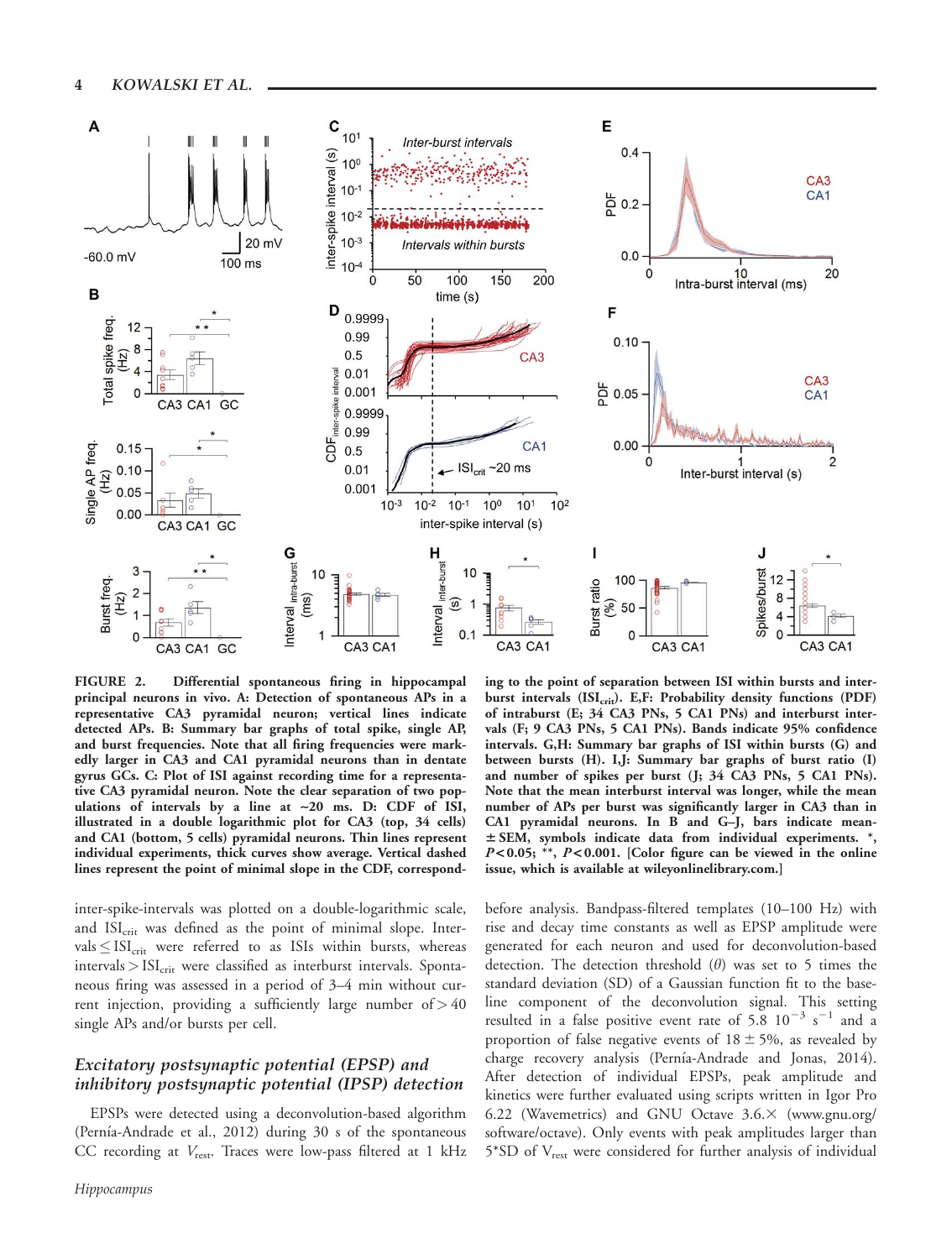EPSP properties as their kinetics were satisfactorily fitted. To determine the functional contribution of EPSPs and IPSPs to the recorded compound  $V_{\text{m}}$  signal, voltage traces were integrated from previously determined  $V_{\text{rest}}$  values. Negative deflections were considered IPSPs. Power spectra were calculated using the pwelch function of GNU Octave (data segments of 1-s duration, Hanning windows with a segment overlap of 0.5).

## Evaluation of prefiring subthreshold membrane potential oscillations

The power spectra during a time window directly preceding the AP (0–20 ms; t1) and another during a preceding control silent period (100–200 ms; t2) were computed (Fig. 3H). The power spectra were calculated by continuous wavelet transform procedures using a Morlet wavelet (angular frequency  $= 6$ ).

#### Passive membrane properties

Vrest was determined during baseline CC recordings for epochs with minimal variance of  $V_{\rm m}$  (Pernía-Andrade and Jonas, 2014). In brief, variance and mean of membrane potential were calculated in 100-ms time segments, and plotted against each other for each individual cell (Fig. 3D). The resting membrane potential was then determined from epochs showing minimal variance (10<sup>th</sup> percentile). Input resistance  $(R_{\rm N})$  was calculated from the steady-state subthreshold voltage response to 1-s current pulses in a range of  $\pm 100$  pA (20 pA step size).  $R_N$  was defined as the slope of the linear relationship between the amplitude of the voltage response and the injected direct current (DC; Figs. 4A–C). To determine the apparent membrane time constant  $(\tau_m)$  1-s DC pulses of -200 pA were applied, and  $\tau_{\rm m}$  was estimated from the slow component of a biexponential fit to the associated averaged voltage response following the current offset.

#### Active membrane properties

To probe the AP phenotype, 1-s depolarizing current pulses were applied (20 or 50 pA increment). When APs were reliably evoked, the first AP of 2–3 consecutive traces was used for analysis. Voltage threshold  $(thry)$  was defined as the point where the first derivative of  $V_m$  first exceeded 20 V s<sup>-1</sup>. AP peak amplitude and fast after-hyperpolarization (fAHP) amplitude were measured from thr $<sub>V</sub>$ . The half-duration of the AP</sub> was measured as the duration at half-maximal amplitude. The maximal slope of rise of the AP was determined as the maximum of the first derivative between two consecutive sample points in the AP upstroke. The after-depolarization (ADP) amplitude was measured as the peak  $V_{\rm m}$  relative to  $V_{\rm rest}$  in the first 10 ms after the fAHP.

The sag ratio was quantified as the difference between the maximal voltage change during and the mean voltage change at the end of a 1-s current pulse (800–1000 ms), divided by the maximal voltage change (average of  $\geq$  5 traces, -200 pA current injections).

To determine frequency-current (f–I) relations and to quantitatively analyze spontaneous firing, APs were first automatically located by a threshold-detection algorithm (first derivative of  $V_m > 5$  V s<sup>-1</sup>, 4-sample average, Fig. 2A). Subsequently, nonovershooting spikes in bursts were marked and included. Spikes within bursts were defined using the same method as previously described for spontaneous firing. f–I relations were fit with a logarithmic function including an offset term (Fig. 4K; see Mitchell and Silver, 2003):  $f(x) = K ln(x) - A$  where f is firing frequency, x is injected current, K is gain, and  $exp[ A/k ]$ is the offset in  $x$  direction.

Data were analyzed with Stimfit 0.10.x (Guzman et al., 2014; [www.stimfit.org](http://www.stimfit.org)), custom-made scripts in Octave, Igor Pro, and Sigviewer 0.5.x (biosig.sourceforge.net). Statistical analysis was performed using nonparametric, two-sided tests (Wilcoxon signed rank test for paired data, Mann-Whitney U test for unpaired data, Bartlett test for homogeneity of variances, Spearman's rank correlation with proper handling of ties, Kruskal-Wallis test for multiple separate populations); a difference was considered significant if the sequential Holm-Bonferroni-corrected significance level was < 0.05 (Zar, 2010; Holm, 1979). All values in text, figures and table are given as mean  $\pm$  standard error of the mean (SEM), unless stated differently.

# RESULTS

To examine the properties of hippocampal principal neurons in their natural network environment, we performed highresolution whole-cell patch-clamp recordings from neurons in anesthetized rats in vivo (Fig. 1). To confirm the morphological identity and exact location of the neurons, cells were filled with biocytin during recording and subjected to post-hoc labeling (Figs. 1B–D). In total, we recorded from 86 rigorously identified neurons in vivo (55 CA3 pyramidal neurons comprising 14 dendritic and 41 somatic recordings, 13 somatic recordings of CA1 pyramidal neurons, and 18 somatic recordings of dentate gyrus GCs). All cells included in this study were successfully labeled and identified by post-hoc morphological analysis. This analysis considered soma location, as well as general characteristics of the dendritic arborization and axonal projections. The identification of the recording site along the somato-dendritic axis was based on the relative location of the electrode track.

#### Differential Spontaneous AP Activity in Identified Hippocampal Principal Neurons In Vivo

We first characterized spontaneous firing in the three major types of hippocampal neurons in vivo (Figs. 1E–G). In CA1 and CA3 pyramidal neurons, APs were frequently generated during both light and deep anesthesia (Figs. 1E,F top and middle). In contrast, dentate gyrus GCs were completely silent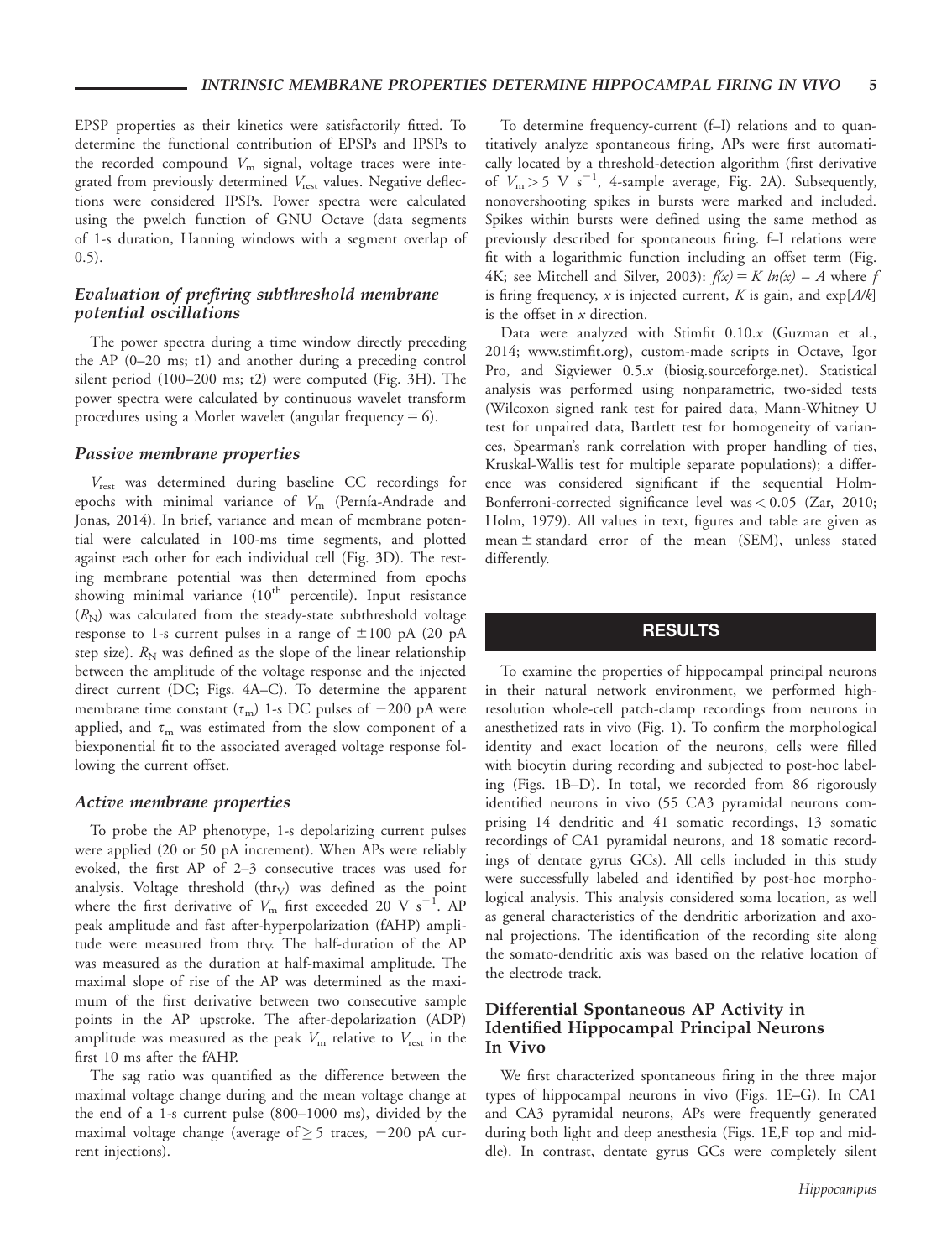

FIGURE 3. Synaptic activity in hippocampal principal neurons in vivo. A: Subthreshold membrane potential fluctuations and EPSP detection in a CA3 pyramidal neuron. Ticks above the trace (left) indicate maxima in the deconvolution trace, which correspond to single EPSPs in the voltage trace. EPSPs detected by the deconvolution-based method are aligned and superimposed according to the detection point (right; averaged EPSP, red). The dashed horizontal line represents the resting membrane potential as estimated with the minimal variance method. B: Average power spectra of subthreshold membrane potential fluctuations in the three types of hippocampal principal neurons. Red, CA3 pyramidal neurons, 9 cells; blue, CA1 pyramidal neurons, 5 cells; gray, GCs, 5 cells. Peaks at 50 Hz are AC artifacts; bars indicate mean values  $\pm$  SEM. C: Power of subthreshold membrane potential fluctuations in the theta (3–8 Hz; top) and gamma (30–90 Hz; bottom) frequency range. Note that GCs show a higher power of membrane potential fluctuations in the gamma frequency range than CA3 and CA1 pyramidal neurons. D: Variance versus mean analysis of membrane potential fluctuations. Each point represents variance and mean from a 100-ms time window. Shaded area indicates data with variance below the 10<sup>th</sup> percentile. Outlier points with excess variance correspond to APs. E: Summary bar graph of resting membrane potential determined by the minimal variance method. Note that the resting potential is significantly more depolarized in CA3 and CA1 pyramidal neurons than in GCs. F: Sum-

under these conditions (Fig. 1F bottom). To rule out that differences in spontaneous firing of hippocampal principal neurons were caused by the whole-cell recording configuration, we further examined spontaneous firing in the cell-attached config-

mary bar graph of EPSP frequency (left), peak amplitude (middle), and decay time constant (right). Note that CA3 pyramidal neurons show the slowest EPSP decay time constant, suggesting particularly efficient temporal summation in these cells. G: Summary bar graphs of time-averaged excitatory drive (left) and inhibitory drive (right) obtained by integration of  $V_m$  in respect to Vrest. Note that the IPSP integral in GCs is minimal, probably due to the shunting nature of inhibition. H,I: Subthreshold membrane potential events preceding AP initiation. H: Spike-triggered group averages for single APs (top left, 20 traces, 7 cells) and bursts (bottom left, 1169 traces, 9 cells) in CA3 pyramidal neurons  $\pm$  SEM and their respective frequency power spectra (right;  $t_1$ , red,  $t_2$ , gray) are shown. In (H) as well as in the corresponding summary bar graphs (I) of mean (left) and slope of  $V_m$  (right),  $t_1$  indicates a time interval of 20 ms directly preceding single AP or burst;  $t_2$ ranges from 100 to 200 ms before firing and serves as control. Note that, preceding single APs or bursts, the gamma power is increased. Likewise, the membrane potential is significantly depolarized and displays an increased slope, suggesting that preceding EPSPs trigger spiking. Representative traces displaying the gamma modulated  $V_m$  depolarization preceding single APs and bursts  $(t_1)$ are shown in Figure 1E. Bars indicate mean  $\pm$  SEM and circles represent values obtained from individual experiments  $*$ ,  $P < 0.05$ ; \*\*, P<0.001. [Color figure can be viewed in the online issue, which is available at [wileyonlinelibrary.com.](http://wileyonlinelibrary.com)]

uration (Fig. 1G). Similar to whole-cell recordings, action currents were observed in 6 out of 16 CA3 pyramidal neurons and in 8 out of 12 CA1 pyramidal neurons before break-in, but in none out of 12 dentate gyrus GCs. Thus, differential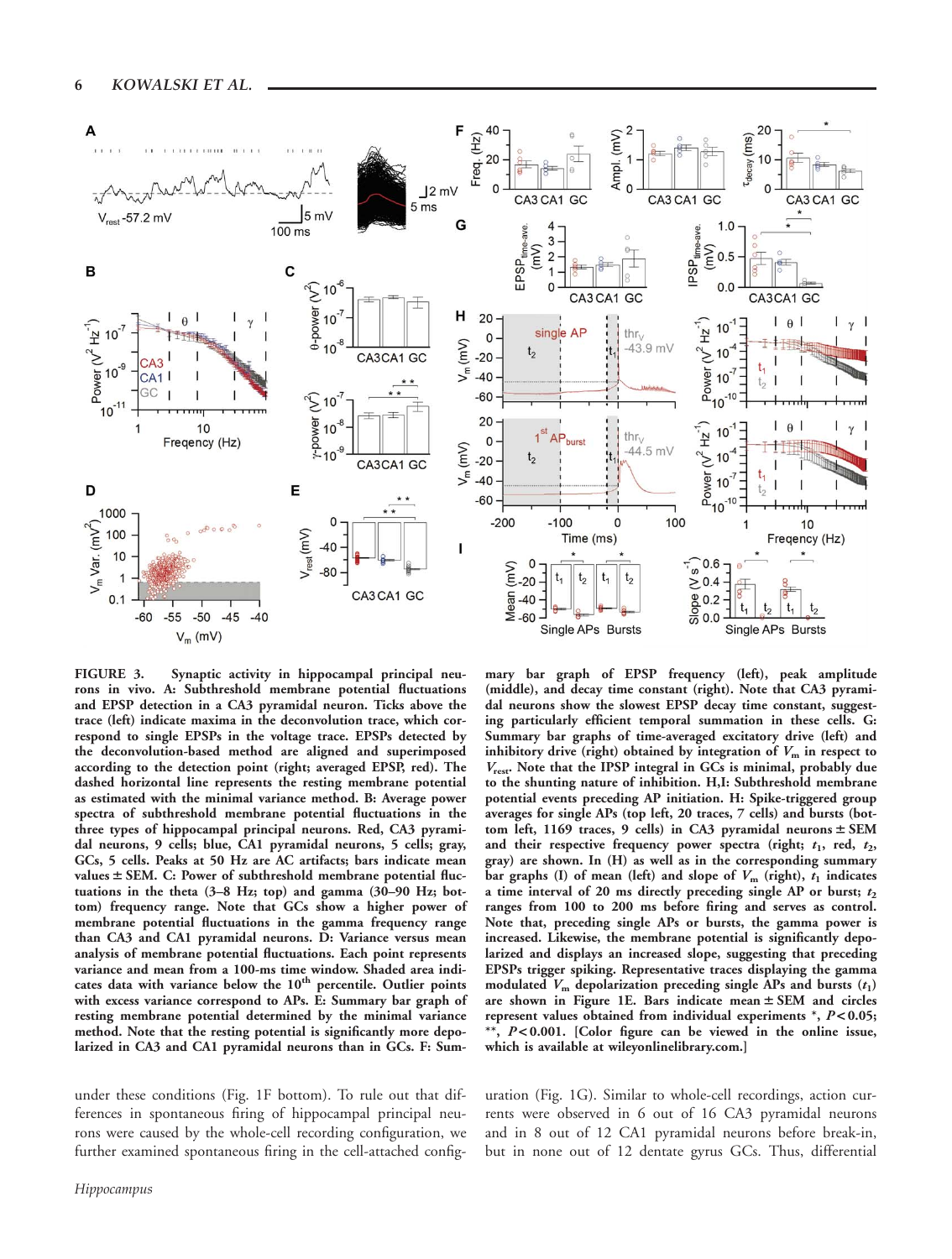

FIGURE 4. Passive and active membrane properties of hippocampal principal neurons in vivo. A–C: Assessment of input resistance  $(R_N)$ . Typical membrane potential traces  $(A)$  in response to 1s current pulses for a CA3 pyramidal neuron, a CA1 pyramidal neuron, and a dentate gyrus GC and voltage-current relations (B) for the respective neurons. The voltage change was quantified from the last 100 ms of the stimulus (box in A). Summary bar graphs of input resistance for all cell types (C) demonstrate that input resistance is highest in CA3 pyramidal neurons. D–F: Calculation of the membrane time constant  $(\tau_m)$ . Average membrane potential traces for three representative neurons in response to 1-s hyperpolarizing current pulses  $(-200 \text{ pA}$  current injection, A). The boxes in (D) indicate the analysis window after the pulse used for the semi-logarithmic plots of voltage changes in (E). We determined  $\tau_m$  as the time constant of the slow component from a biexponential fit. Summary bar graphs reveal that CA3 pyramidal neurons had the slowest  $\tau_{m}$ . G–M: Cell type-specific active properties of hippocampal principal neurons. G: Firing pattern of hippo-

spontaneous firing was an intrinsic property of hippocampal principal neurons in vivo.

We next quantified the frequency and time structure of spontaneous AP generation in different hippocampal cell types (Fig. 2). On average, the total spiking frequency was  $3.4 \pm 0.9$ Hz in CA3 pyramidal neurons and  $6.4 \pm 1.1$  Hz in CA1 pyramidal neurons, whereas it was zero in dentate gyrus GCs. Analysis of ISIs in CA3 and CA1 pyramidal neurons against recording time revealed two populations of intervals that differed by almost two orders of magnitude, suggesting that both

campal principal neurons in response to supra-threshold current pulses. (Left, 100 pA; right, 180 pA stimulus amplitude). Arrowheads mark the first AP in the train, which was used for evaluation of evoked AP properties. Note that pyramidal neurons display bursting characteristics resembling those of early bursting CA1/subicular cells (Graves et al., 2012). H–J: Summary bar graphs of evoked AP peak amplitude (H), half-duration (I), and voltage threshold (J). Individual examples of the resulting frequency-current relations for three different, representative neurons (K). Lines represent a semi-logarithmic fit with offset to the data points (Materials and Methods). Bar graphs of current threshold (L), and gain factor (M), with the latter measured as the slope of the fitted function. Note that both voltage and current threshold were lower in CA3 and CA1 pyramidal neurons than in GCs, whereas the gain was highest in GCs. Bars indicate mean- $\pm$  SEM and circles represent values obtained from individual experiments.\*,  $P < 0.05$ ; \*\*,  $P < 0.001$ . [Color figure can be viewed in the online issue, which is available at [wileyonlinelibrary.com](http://wileyonlinelibrary.com).]

CA3 and CA1 pyramidal neurons fired in bursts (Fig. 2C). To quantitatively distinguish between single APs and bursts, a critical ISI<sub>crit</sub> was calculated (Fig. 2D; see Materials and Methods). This analysis revealed a similar critical interval of  $\sim$ 20 ms in both cell types (mean 22.9 ms in CA3 pyramidal neurons; 19.3 ms in CA1 pyramidal neurons). Likewise, the proportion of bursts was similar between these cell types, with  $86.5 \pm 2.4\%$  in CA3 pyramidal neurons (34 cells) and  $96.3 \pm 0.8\%$  in CA1 pyramidal neurons (5 cells; Fig. 2I;  $P_{\text{CA3-CA1}} > 0.2$ ; Table 1). Thus, under in vivo conditions,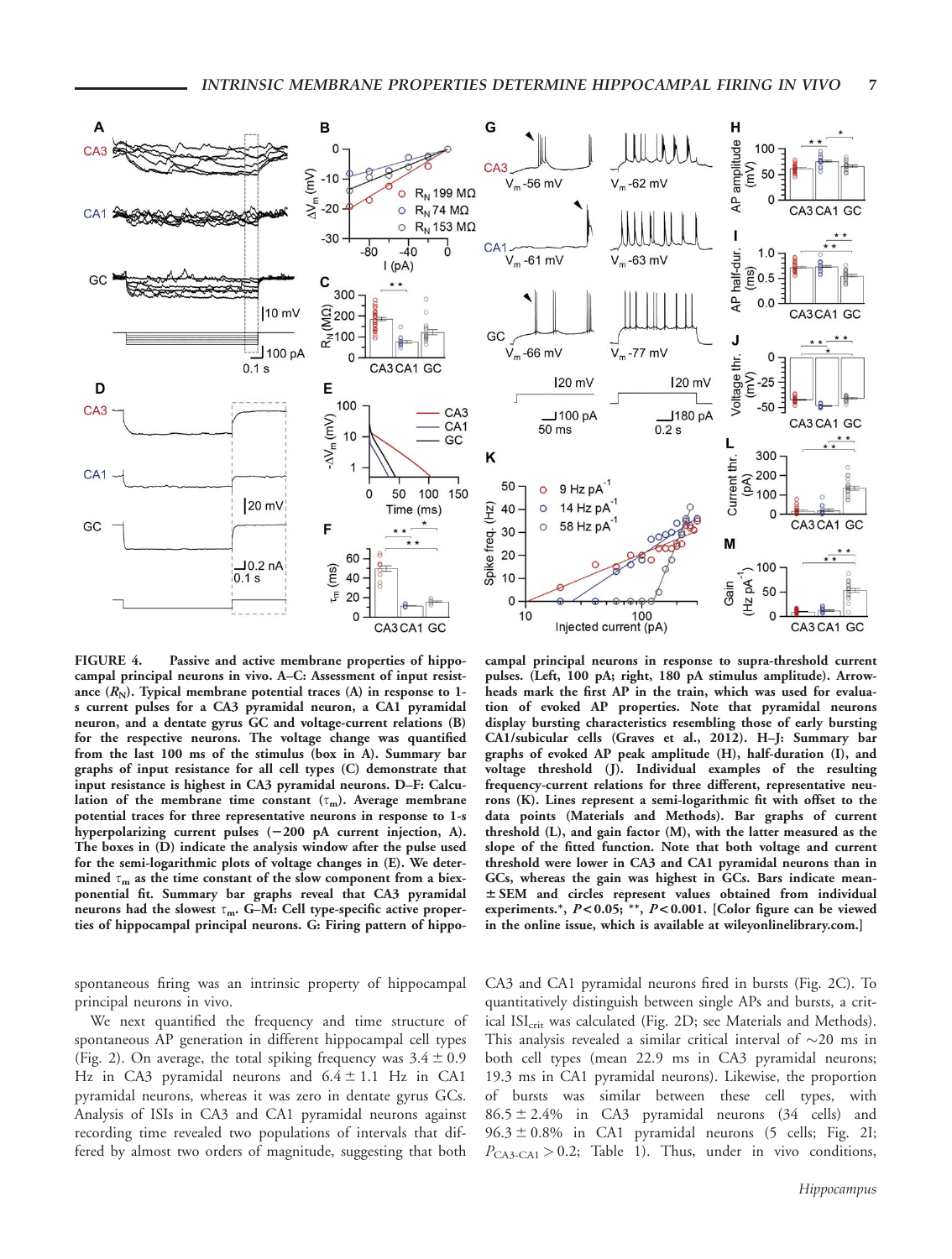## TABLE 1.

## Intrinsic and Synaptic Properties of Hippocampal Principal Neurons In Vivo

|                                                                  | CA <sub>3</sub>                | CA1                     | GC                                | $P_{\text{CA3-CA1}}$     | $P_{\text{CA1-GC}}$      | $P_{\text{CA3-GC}}$ |
|------------------------------------------------------------------|--------------------------------|-------------------------|-----------------------------------|--------------------------|--------------------------|---------------------|
| Passive properties, sag ratio                                    |                                |                         |                                   |                          |                          |                     |
| $V_{\mathrm{rest}}\left(\mathrm{mV}\right)$                      | $-56.9 \pm 0.7$ (41)           | $-60.5 \pm 1.1$ (13)    | $-74.7 \pm 0.9$ (18)              | $0.010*$                 | ${<}0.001*$              | $< 0.001*$          |
| Input resistance ( $M\Omega$ )                                   | $186 \pm 8$ (41)               | $77 \pm 7(13)$          | $122 \pm 13$ (18)                 | ${<}0.001*$              | $0.002*$                 | $< 0.001*$          |
| Membrane time constant (ms)                                      | $50 \pm 4$ (9)                 | $12 \pm 1$ (6)          | $16 \pm 1$ (5)                    | ${<}0.001*$              | $0.017*$                 | $< 0.001*$          |
| Sag ratio $(\%)$                                                 | $1.7 \pm 0.2$ (11)             | $1.6 \pm 0.2$ (10)      | $1.0 \pm 0.2$ (6)                 | 0.557                    | 0.042                    | $0.015*$            |
| Active properties - evoked firing, first AP                      |                                |                         |                                   |                          |                          |                     |
| AP voltage threshold (mV)                                        | $-42.3 \pm 0.4$ (41)           | $-48.4 \pm 0.5$ (13)    | $-40.8 \pm 0.6$ (18)              | ${<}0.001*$              | ${<}0.001*$              | $0.034*$            |
| AP current threshold (pA)                                        | $18 \pm 3$ (36)                | $20 \pm 7(13)$          | $135 \pm 11$ (18)                 | 0.643                    | ${<}0.001*$              | $< 0.001*$          |
| AP amplitude (mV)                                                | $62 \pm 1$ (41)                | $76 \pm 3(13)$          | $67 \pm 2(18)$                    | ${<}0.001*$              | $0.020*$                 | $0.170*$            |
| AP half-duration (ms)                                            | $0.72 \pm 0.02$ (41)           | $0.74 \pm 0.03$ (13)    | $0.55 \pm 0.02$ (18)              | 0.659                    | ${<}0.001*$              | $< 0.001*$          |
| AP max. slope of rise (V $s^{-1}$ )                              | $287 \pm 11$ (41)              | $500 \pm 44$ (13)       | $378 \pm 29$ (18)                 | ${<}0.001*$              | $0.047*$                 | $0.007*$            |
| fast AHP (mV)                                                    | $3.1 \pm 0.4$ (6) <sup>a</sup> | $\mathbf{=}^{\text{a}}$ | $7.6 \pm 0.6$ (18)                | $\overline{\phantom{m}}$ | $\overline{\phantom{a}}$ | $0.002*$            |
| ADP (mV)                                                         | $1.2 \pm 0.4$ (3) <sup>a</sup> | $\overline{a}$          | $5.1 \pm 0.7$ (7) <sup>a</sup>    | $\overline{\phantom{m}}$ | $\qquad \qquad -$        | $0.033*$            |
| Active properties - evoked firing, repetitive spiking properties |                                |                         |                                   |                          |                          |                     |
| Gain (Hz $pA^{-1}$ )                                             | $10 \pm 1$ (36)                | $12 \pm 1$ (13)         | $53 \pm 4$ (18)                   | 0.272                    | ${<}0.001*$              | ${<}0.001*$         |
| Spike frequency (Hz) <sup>b</sup>                                | $26.2 \pm 1.8$ (34)            | $32 \pm 2(9)$           | $24.5 \pm 6$ (17)                 | 0.123                    | 0.068                    | 0.223               |
| $CV$ of $ISI^b$                                                  | 1.40(34)                       | 1.47(9)                 | 1.15(13)                          | 0.714                    | 0.110                    | 0.132               |
| Combined AP & burst frequency (Hz) <sup>b</sup>                  | $7.9 \pm 0.5$ (34)             | $10.6 \pm 0.9$ (9)      | $19.2 \pm 5(17)$                  | $0.022*$                 | 0.481                    | 0.092               |
| Spikes per burst <sup>b</sup>                                    | $4.18 \pm 0.34$ (34)           | $3 \pm 0.24$ (9)        | $2.64 \pm 0.39$ $(11)^{c}$        | 0.182                    | 0.102                    | $0.007*$            |
| ISI within burst $(ms)^b$                                        | $7.8 \pm 0.57$ (34)            | $5.1 \pm 0.34$ (9)      | $4.06 \pm 0.13$ (11) <sup>c</sup> | $0.016*$                 | $0.020*$                 | $< 0.001*$          |
| Spontaneous action potentials and bursts                         |                                |                         |                                   |                          |                          |                     |
| Total AP frequency (Hz)                                          | $3.4 \pm 0.9$ (9)              | $6.4 \pm 1.1$ (5)       | 0(6)                              | 0.083                    | $0.008*$                 | $< 0.001*$          |
| Single AP frequency (Hz)                                         | $0.04 \pm 0.02$ (9)            | $0.05 \pm 0.01$ (5)     | 0(6)                              | 0.17                     | $0.002*$                 | $0.024*$            |
| Burst frequency (Hz)                                             | $0.7 \pm 0.2$ (9)              | $1.4 \pm 0.3$ (5)       | 0(6)                              | 0.147                    | $0.002*$                 | $< 0.001*$          |
| Proportion of bursts (%)                                         | $86.5 \pm 2.4$ (34)            | $96.3 \pm 0.8$ (5)      |                                   | 0.275                    | $\qquad \qquad -$        |                     |
| ISI within burst (ms)                                            | $4.9 \pm 0.2$ (34)             | $4.7 \pm 0.3$ (5)       |                                   | $0.97\,$                 |                          |                     |
| Spikes per burst                                                 | $6.4 \pm 0.4$ (34)             | $4.2 \pm 0.4$ (5)       |                                   | $0.024*$                 |                          |                     |
| Interburst interval (s)                                          | $0.76 \pm 0.17$ (9)            | $0.27 \pm 0.05$ (5)     |                                   | $0.042*$                 |                          |                     |
| Interburst interval distribution $\tau_1$ (ms)                   | $711 \pm 10(9)$                | $237 \pm 8(5)$          |                                   | $\equiv$                 | $\equiv$                 |                     |
| Interburst interval distribution $A_1$ (%)                       | $75 \pm 1(9)$                  | $65 \pm 2(5)$           |                                   | $\overline{\phantom{0}}$ | L,                       |                     |
| Interburst interval distribution $\tau_2$ (s)                    | $3.1 \pm 0.1$ (9)              | $1.28 \pm 0.05$ (5)     |                                   |                          | $\overline{\phantom{0}}$ |                     |
| Interburst interval distribution $A_2$ (%)                       | $25 \pm 1$ (9)                 | $34 \pm 2(5)$           |                                   | L,                       |                          |                     |
| Single AP voltage threshold (mV)                                 | $-43.9 \pm 0.6$ (7)            | $-47.2 \pm 2.3$ (3)     |                                   | L,                       | $\overline{\phantom{0}}$ |                     |
| Single AP peak amplitude (mV)                                    | $61 \pm 3$ (7)                 | $53 \pm 1$ (3)          |                                   |                          | $\overline{\phantom{0}}$ |                     |
| Single AP half-duration (ms)                                     | $0.74 \pm 0.05$ (7)            | $0.86 \pm 0.02$ (3)     |                                   |                          | L,                       |                     |
| Single AP max. slope of rise (V $s^{-1}$ )                       | $282 \pm 27$ (7)               | $235 \pm 15$ (3)        |                                   |                          |                          |                     |
| ADP (mV)                                                         | $0.29 \pm 0.12$ (7)            | $0.22 \pm 0.12$ (3)     |                                   |                          |                          |                     |
| AP <sub>burst</sub> voltage threshold (mV)                       | $-44.5 \pm 0.6$ (9)            | $-49.7 \pm 1.3$ (5)     |                                   | $0.004*$                 |                          |                     |
| AP <sub>burst</sub> peak amplitude (mV)                          | $61 \pm 3$ (9)                 | $61 \pm 3$ (5)          |                                   | >0.9                     |                          |                     |
| AP <sub>burst</sub> half-duration (ms)                           | $0.75 \pm 0.04$ (9)            | $0.82 \pm 0.04$ (5)     |                                   | 0.35                     | $\qquad \qquad -$        |                     |
| $AP_{burst}$ max. slope of rise (V s <sup>-1</sup> )             | $267 \pm 28$ (9)               | $322 \pm 47$ (5)        |                                   | 0.438                    |                          |                     |
| Spontaneous EPSPs and IPSPs                                      |                                |                         |                                   |                          |                          |                     |
| EPSP frequency (Hz)                                              | $16.8 \pm 2.3$ (6)             | $14.2 \pm 1.3$ (5)      | $24.1 \pm 5.3$ (5)                | 0.662                    | 0.222                    | 0.247               |
| EPSP peak amplitude (mV)                                         | $1.2 \pm 0.1$ (6)              | $1.4 \pm 0.1$ (5)       | $1.3 \pm 0.2$ (5)                 | 0.178                    | 0.548                    | 0.662               |
| EPSP $20 - 80\%$ rise time (ms)                                  | $3.1 \pm 0.1$ (6)              | $3.5 \pm 0.1$ (5)       | $2.1 \pm 0.1$ (5)                 | $0.017*$                 | $0.008*$                 | $0.004*$            |
| EPSP $\tau_{decay}$ (ms)                                         | $10.7 \pm 1.6$ (6)             | $8.4 \pm 0.7$ (5)       | $6.2 \pm 0.6$ (5)                 | 0.247                    | 0.056                    | $0.009*$            |
| Time-averaged EPSP amplitude (mV)                                | $1.3 \pm 0.1$ (6)              | $1.5 \pm 0.1$ (5)       | $1.9 \pm 0.5$ (5)                 | 0.662                    | 0.691                    | 0.662               |
| Time-averaged IPSP amplitude (mV)                                | $0.48 \pm 0.10$ (6)            | $0.41 \pm 0.05$ (5)     | $0.07 \pm 0.01$ (5)               | >0.9                     | $0.008*$                 | $0.004*$            |
|                                                                  |                                |                         |                                   |                          |                          |                     |

Statistical significance is indicated (\*) according to the sequential Holm-Bonferroni correction for three-group comparisons (Materials and Methods). Values in parentheses indicate number of cells. AHP, after-hyperpolarization; ADP, after-depolarization.

<sup>a</sup>Performed if single APs were available.

<sup>b</sup>Evoked by  $+200$  pA current injection.

Calculated if bursts were available.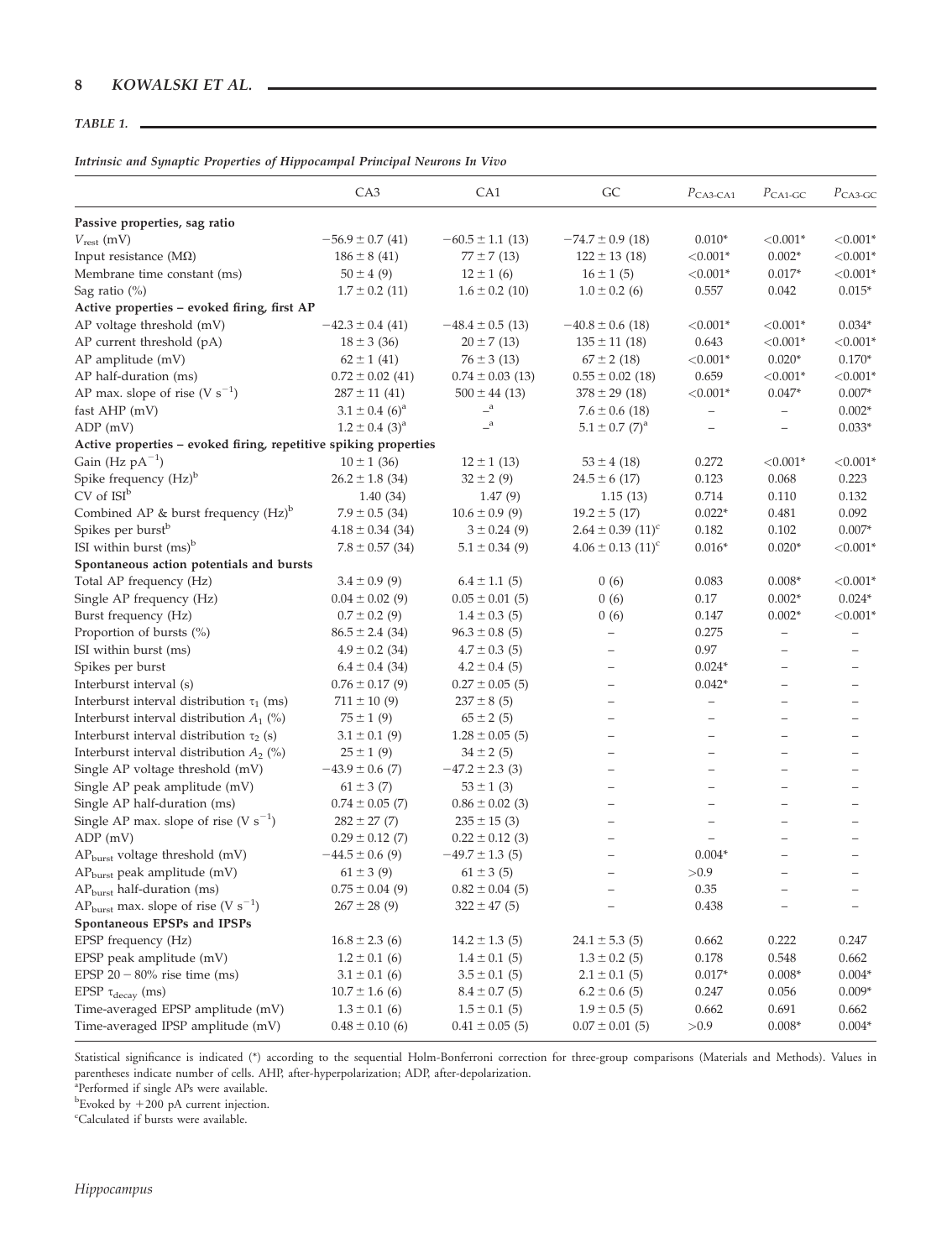bursting is more prevalent than single spike activity in both CA3 and CA1 pyramidal neurons.

Additional analysis revealed further differences in the temporal structure of spiking between CA3 and CA1 pyramidal neurons in vivo. First, whereas the ISI within bursts was comparable in the two cell types  $(4.9 \pm 0.2 \text{ ms in CA3 versus})$  $4.7 \pm 0.3$  ms in CA1; Figs. 2E, G;  $P > 0.9$ ), the interburst interval was significantly longer in CA3 pyramidal neurons  $(0.76 \pm 0.17 \text{ s} \text{ in CA3 versus } 0.27 \pm 0.05 \text{ s} \text{ in CA1; Figs.}$ 2F,H;  $P < 0.05$ ). Second, the number of APs per burst was larger in CA3 than in CA1 pyramidal neurons  $(6.4 \pm 0.4 \text{ in}$ CA3 vs.  $4.2 \pm 0.4$  in CA1 pyramidal neurons; Fig. 2J;  $P < 0.03$ ). Thus, bursts in CA3 pyramidal neurons contained a larger number of individual spikes, but were separated by longer time intervals than those in CA1 pyramidal neurons.

## Spontaneous Synaptic Activity in Hippocampal Principal Neurons In Vivo

It is often thought that differences in excitatory synaptic drive explain differential spontaneous firing rates in different neuron types (Tsodyks et al., 1999; Epsztein et al., 2011). To test whether differential synaptic activity underlies differential spiking, we next attempted to quantify the frequency of synaptic potentials in the three major hippocampal cell types (Fig. 3). A major challenge in this analysis was the substantial superposition of EPSPs and IPSPs. Power spectrum analysis revealed massive fluctuations of the membrane potential trace in both theta and gamma frequency band (Figs. 3A–C). Whereas the theta power was comparable among different cell types, the gamma power was significantly higher in GCs than in both CA3 and CA1 pyramidal neurons (Fig. 3C), which may be related to a strong gamma coherent inhibitory synaptic input onto GCs (Pernía-Andrade and Jonas, 2014).

To distinguish EPSPs and IPSPs in this fluctuating activity, we first determined  $V_{\text{rest}}$  by detecting  $V_{\text{m}}$  regions with minimal variance (Materials and Methods). On average,  $V_{\text{rest}}$  was  $-74.7 \pm 0.9$  mV in GCs,  $-60.5 \pm 1.1$  mV in CA1 pyramidal neurons, and  $-56.9 \pm 0.7$  mV in CA3 pyramidal neurons (Fig. 3E; 18, 13, and 41 cells, respectively;  $P < 0.001$ ; Table 1). Thus, the resting potential of GCs is substantially more negative than that of pyramidal neurons in vivo.

We then examined excitatory synaptic activity from  $V_{\text{rest}}$ . To detect individual EPSPs, we analyzed membrane potential traces by deconvolution, using depolarizing templates (Fig. 3A right). In contrast to our expectations, the frequency of fast EPSPs was not significantly different in the three types of neurons  $(14.2 \pm 1.3 \text{ Hz} \cdot \text{in CA1}, 5 \text{ cells}; 16.8 \pm 2.3 \text{ Hz} \cdot \text{in CA3}; 6$ cells;  $24.1 \pm 5.3$  Hz in GCs, 5 cells;  $P > 0.2$ ; Fig. 3F left; Table 1). Furthermore, the mean EPSP amplitude was comparable among the hippocampal cell types  $(1.4 \pm 0.1 \text{ mV} \cdot \text{C}$ A1 pyramidal neurons;  $1.2 \pm 0.1$  mV in CA3 pyramidal neurons;  $1.3 \pm 0.2$  mV in GCs; Fig. 3F middle; Table 1). Interestingly, we found significant differences in EPSP decay time constant among the three types of principal neurons, with values of  $10.7 \pm 1.6$  ms in CA3 neurons,  $8.4 \pm 0.7$  ms in CA1 neurons,

and  $6.2 \pm 0.6$  ms in GCs (Fig. 3F right; Table 1). Similarly, the 20–80% rise time differed between neurons, with values of  $3.1 \pm 0.1$  ms in CA3 neurons,  $3.5 \pm 0.1$  ms in CA1 neurons, and  $2.1 \pm 0.1$  ms in GCs (Table 1).

Furthermore, we determined the contribution of EPSPs and IPSPs to the fluctuating membrane potential signal. As individual IPSPs are difficult to detect, we used integration of voltage traces from previously determined  $V_{\text{rest}}$  values. Whereas the integrated strength of excitation was comparable among cell types  $(P > 0.6)$ , the amount of hyperpolarizing inhibition was significantly smaller in GCs than in both CA3 and CA1 pyramidal neurons (Fig. 3G,  $P < 0.01$ ; see Discussion). Taken together, the present results indicate several differences in the excitatory synaptic input among the three hippocampal cell types. However, these differences do not readily explain the differential AP activity in the three cell types (Fig. 2B).

Finally, spike-triggered averages of the membrane potential preceding single APs and bursts in CA3 pyramidal neurons (Figs. 3H,I) revealed a significant increase in depolarizing synaptic input as well as an increase in gamma power in a time window directly preceding the AP (0–20 ms), compared with a control silent period before (100–200 ms). Interestingly, these results are consistent with an elevation of a balanced gamma modulated synaptic input (Atallah and Scanziani, 2009) which may promote the firing of CA3 neurons. However, we observed no differences in the characteristics of the synaptic input between APs and bursts, suggesting that, in both cases, single APs and bursts may be generated by synaptic inputs resulting in similar amplitudes and temporal features when arriving at the soma.

## Distinct Passive Membrane Properties of Hippocampal Principal Neurons In Vivo

Next, we examined whether differences in passive membrane properties may contribute to the differential activity of the three types of hippocampal principal neurons in vivo (Fig. 4). Comparative analysis of  $R_N$  (see Materials and Methods) of the three cell types revealed it to be highest in CA3 pyramidal neurons, intermediate in dentate gyrus GCs, and lowest in CA1 pyramidal neurons. On average,  $R_N$  was  $186 \pm 8$  M $\Omega$  in CA3 pyramidal neurons versus  $77 \pm 7$  M $\Omega$  in CA1 pyramidal neurons and  $122 \pm 13$  MΩ in GCs (Figs. 4A–C; 41, 13, and 18 cells, respectively;  $P \le 0.002$ ; Table 1). The difference in  $R_{\rm N}$ among the three cell types appears to be uncorrelated with cell size or surface area, because GCs are much smaller than pyramidal neurons (Schmidt-Hieber et al., 2007). We further examined  $\tau_{\rm m}$  in the three neuron types (Figs. 4D–F) to estimate the apparent temporal window for synaptic integration. Voltage responses following a hyperpolarizing current pulse were fit with a sum of two exponential functions, and the time constant of the slow component was taken as a measure of  $\tau_m$ (see Materials and Methods). Surprisingly,  $\tau_{\rm m}$  was markedly slower in CA3 pyramidal neurons than in the two other cell types (Figs. 4E,F). On average,  $\tau_m$  was  $50 \pm 2$  ms in CA3 pyramidal neurons (9 cells) versus  $12 \pm 1$  ms and  $16 \pm 1$  ms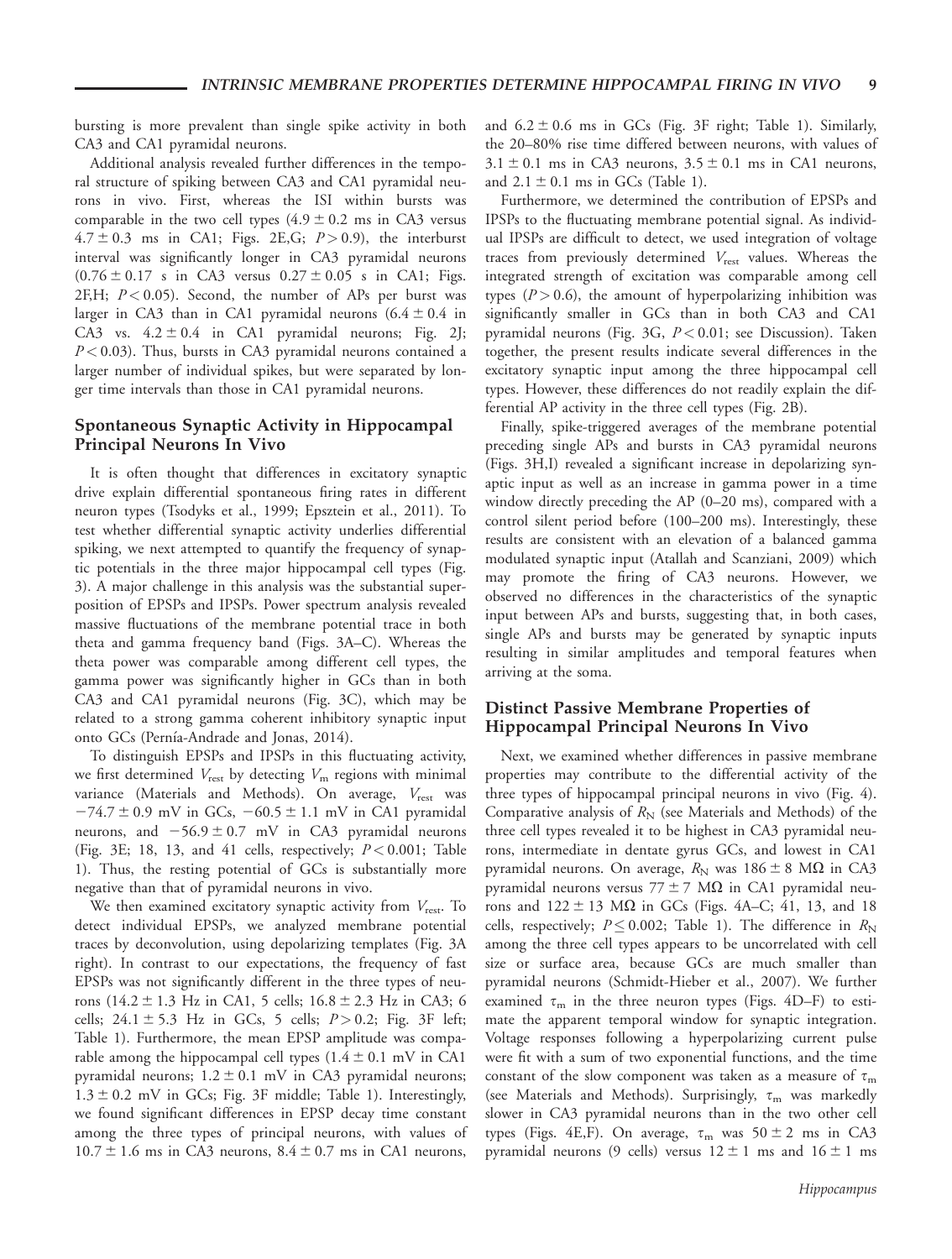in CA1 pyramidal neurons and GCs (6 and 5 cells, respectively;  $P < 0.001$ ; Table 1). In conclusion, these results suggest major differences in the specific passive membrane characteristics of the three types of hippocampal principal neurons, with highest input resistance and slowest  $\tau_m$  in CA3 pyramidal neurons, providing higher excitability and longer synaptic integration windows for these cells.

# Different Action Potential Phenotypes of Hippocampal Principal Neurons In Vivo

We examined the active membrane properties and AP phenotypes of the three types of hippocampal principal neurons in vivo (Figs. 4G–M). APs were evoked by 1-s depolarizing current pulses (see Materials and Methods). Representative traces of APs evoked by current pulses and the corresponding summary bar graphs are shown in Figures 4G–J. To characterize the AP phenotype, the average AP frequency was plotted against the injected current, and the corresponding f–I relations were fit with a semi-logarithmic input-output function (Figs. 4K–M, Materials and Methods). The current threshold was quantified as the intersection of the fitted curve with the abscissa, and the gain of the f–I relation was measured as the slope factor of the fitted function.

Comparison of both threshold and gain among the three hippocampal cell types revealed substantial differences in active membrane properties in hippocampal principal neurons. The current threshold was highest in GCs. On average, the threshold value was  $20 \pm 7$  pA in CA1 pyramidal neurons (13 cells) and  $18 \pm 3$  pA in CA3 pyramidal neurons (36 cells) versus  $135 \pm 11$  pA in GCs (18 cells; Fig. 4L;  $P < 0.001$ ; Table 1). Correlatedly, the voltage threshold, defined as the point in the voltage trajectory where the slope exceeded 20 V  $\text{s}^{-1}$ , was significantly more positive in GCs  $(-40.8 \pm 0.6 \text{ mV})$ , see Staley et al., 1992) than in both types of pyramidal neurons  $(-48.4 \pm 0.5 \text{ mV} \text{ in CA1}; -42.3 \pm 0.4 \text{ mV} \text{ in CA3}; \text{Fig. 4J};$ Table 1). Thus, both current and voltage threshold were higher in GCs than in CA3 or CA1 pyramidal neurons. In contrast, the gain factor was  $\sim$ 5-fold higher in GCs (53 ± 4 Hz pA<sup>-1</sup>) in comparison to the two pyramidal neuron types  $(10 \pm 1 \text{ Hz})$  $pA^{-1}$  in CA3, 12  $\pm$  1 Hz  $pA^{-1}$  in CA1; Fig. 4M, Table 1). Thus, whereas CA1 and CA3 pyramidal neurons showed a monotonically rising f–I relationship resembling type I firing, GCs exhibited a marked threshold behavior more reminiscent of type II firing (Ermentrout, 1996).

Surprisingly, all three hippocampal principal cell types showed burst firing during depolarizing current pulses (Fig. 4G). The degree of bursting was quantified by calculating the coefficient of variation (CV) of the ISIs at 200 pA current injection (Table 1). On average, the CV was 1.47, 1.40, and 1.15 in CA1 pyramidal neurons, CA3 pyramidal neurons, and GCs, respectively. Thus, whereas hippocampal principal neurons in vitro are regularly spiking (Spruston and Johnston, 1992), hippocampal principal neurons are intrinsically bursting under in vivo conditions.

## Gradients of CA3 Pyramidal Cell Properties In Vivo

Our results revealed major differences between the three major types of hippocampal pyramidal neurons. Are there further differences between subareas? The hippocampal CA3 region is subdivided into subareas referred to as CA3a or distal CA3 (closest to CA1), CA3c or proximal CA3 (in the hilus), and CA3b or middle CA3 (between CA3a and c; Li et al., 1994). To address whether the properties of CA3 pyramidal neurons differ along the transverse CA3a–c axis, we plotted both the passive and active membrane parameters against distance from the border between CA3b and c, based on post-hoc morphological analysis (Figs. 1B–D and 5A–E). Interestingly, with the exception of  $R_N$ , the measured active and passive properties showed only minimal changes along the CA3a–c axis [Figs. 5A (top), C–E]. Whereas the resting potential  $V_{\text{rest}}$ and the voltage threshold of AP initiation were not significantly dependent on distance ( $P > 0.5$  in both cases),  $R_N$  was significantly correlated with the somatic location along the CA3 axis, with the lowest value in the distal CA3 and the highest value in the proximal CA3 region  $(P < 0.01)$ . Conversely, no significant changes were seen in CA1 cells relative to the CA3b–c boundary (Figs. 5C–E). Likewise, active and passive properties of GCs remained unchanged from the DG crest towards the CA3b–c boundary  $[n = 18;$  Spearman's rank correlation coefficients (R) for  $V_{\text{rest}}$ : -0.24 (P = 0.33), R<sub>N</sub>: 0.07 (P = 0.80), and voltage threshold (Thr.,): 0.31 ( $P = 0.20$ )]. Interestingly, the CA3 pyramidal cells showed a positive correlation between 200-pA evoked firing frequency and their somatic location along the stratum oriens–radiatum axis [Figs. 5A (bottom), F– I], suggesting a functional divergence with opposite direction to that reported in CA1 (Mizuseki et al., 2012; Lee et al., 2014). However, neither spontaneous firing nor other CA3 pyramidal cell passive properties showed such correlation, suggesting that the functional divergence in CA3 pyramidal neurons could be generated mainly by their intrinsic active properties instead of the local network activity. Conversely, the CA1 pyramidal cells, which we recorded from  $(32 \pm 6 \mu m)$ average distance from deep boundary), did not show any significant functional divergence along the oriens–radiatum axis  $(n = 13;$  R values for  $V_{\text{rest}}$ ,  $R_{\text{N}}$ , Thr.<sub>v</sub>, and evoked firing frequency (eFreq) were  $-0.24$  ( $P > 0.05$ ), 0.43 ( $P > 0.05$ ),  $-0.12$  $(P > 0.05)$ , and 0.24  $(P > 0.05; n = 9)$ , respectively; see Figs. 5F–I). However, the intrinsic properties of CA1 cells are comparable to those reported in slice preparations (Table 1; Spruston and Johnston, 1992; Graves et al., 2012; Lee et al., 2014). Consistent with an enhanced neuronal excitability in younger GCs (Schmidt-Hieber et al., 2004), GCs showed a significant reduction in the evoked firing rate as well as  $R_N$  along the hilus–molecular layer axis ( $n = 18$ ; R values for  $V_{\text{rest}}, R_{\text{N}},$  Thr.<sub>v</sub>, and eFreq were 0.06  $(P > 0.05)$ , -0.76  $(P < 0.05)$ , -0.24  $(P > 0.05)$ , -0.52 ( $P < 0.05$ ;  $n = 17$ ), respectively, see Figs. 5F–I as reference).

To exclude that the gradients were generated by differences in the subcellular location of the recording electrode, we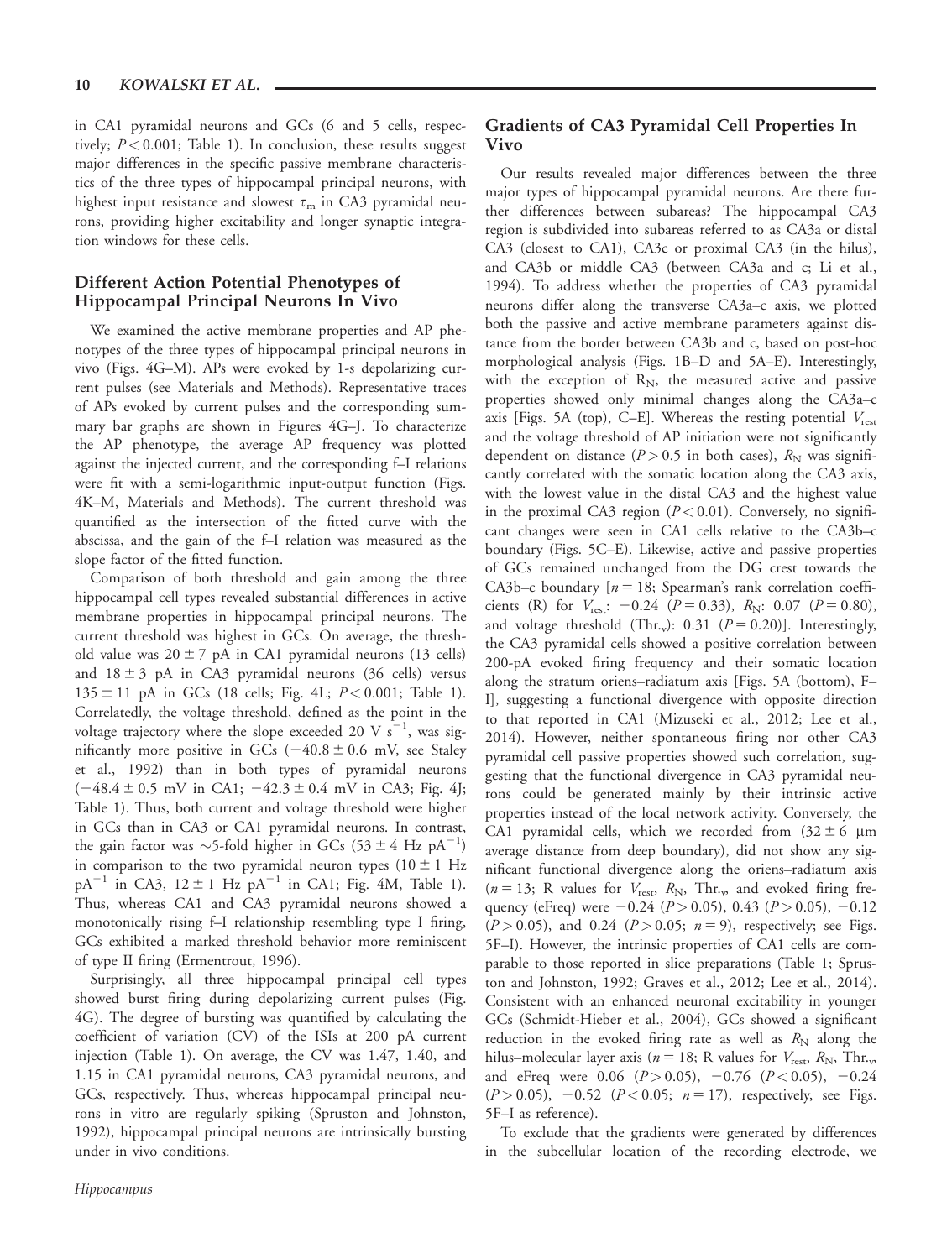

FIGURE 5. Gradient of passive and active properties of CA3 pyramidal neurons along the CA3 a–c axis in vivo. A: Schematic representation of the transverse CA3a–c axis (top; transverse axis, bidirectional arrow) and the CA3 radial axis in the principal cell layer (PCL; bottom; Oriens-ratiatum axis, bidirectional arrow). In top, the CA3b–c boundary is represented as dotted line while the inset box illustrates the CA3 PCL region displayed at the bottom. B: Top, extended focal images of representative CA3 pyramidal neurons recorded at middle-distal CA3 (CA3a–b; left) and proximal CA3 (CA3c; right) pyramidal areas. Bottom, corresponding  $V<sub>m</sub>$  traces in response to 1-s current pulses (0 to -100 pA). Note the higher input resistance of the CA3c neurons. C–E: Scatter plots of  $V_{\text{rest}}$  (C),  $R_N$  (D), and voltage threshold (E) versus somatic position, measured from the CA3b–c boundary. The CA3 cells  $(n = 41; \text{ left})$  are compared to CA1 cells  $(n = 13; \text{ right})$ . Positive values correspond to the middle-distal CA3 region, whereas negative values correspond to the proximal CA3. Note that most of the recordings were performed in the middle and proximal CA3 regions (Li et al., 1994). Distances were measured along the pyramidal cell layer (A top). Gray lines indicate 95% confidence intervals. F-I: Scatter plots of  $V_{\text{rest}}$  (F),  $R_N$  (G), voltage threshold

(Thr.<sub>v</sub>; H), and evoked firing frequency by 200 pA injected current (eFreq; I) versus somatic position from the deep border of the PCL (A bottom). J: Extended focal image of a CA3 pyramidal neuron in a putative dendritic recording. Note the prominent patch-pipette track (arrows) as well as the dendritic bead caused by patch pipette removal (open arrow, distance from center of soma indicated in red). Whole-cell patch-clamp recordings of spontaneous firing recorded at a soma (middle) and at a dendrite (right). Dashed lines indicate resting potential, dotted lines represent  $V_m = 0$ . Note that APs are overshooting in the somatic recording, but nonovershooting in the dendritic recording. Additionally, the amplitude of the underlying depolarizing envelope (arrowheads) is enhanced in the dendrite. K–M: Scatter plots of peak amplitude (K), half-duration  $(t_{1/2}, L)$ , and  $R_N$  (M) of evoked APs (eAP) vs. distance from center of soma. APs were evoked by depolarizing current injection. Spearman's rank correlation coefficient and  $\overline{P}$  values are indicated on top of each panel. Dashed line indicates separation criterion for <80  $\mu$ m (classified as somatic recording) and  $\geq 80$  µm (classified as dendritic recording), gray lines indicate 95% confidence intervals. [Color figure can be viewed in the online issue, which is available at [wileyonlinelibrary.com](http://wileyonlinelibrary.com).]

restricted our analysis to morphologically confirmed somatic recordings. The location of the recording site was determined post-hoc, based on the shape of the electrode track and the presence of a membrane protrusion at the excision site (Materials and Methods). In 14 out of 55 CA3 pyramidal neurons, recordings were made at putative dendritic recording sites, at

distances  $> 80$  µm from the center of the soma (Figs. 5J–M). Since these recordings showed smaller AP peak amplitudes and longer half-durations similar to backpropagated APs (Kim et al., 2012), they were not considered for further analysis. In conclusion, our results revealed a functional tangential gradient of CA3 pyramidal neurons along the transverse CA3 axis; the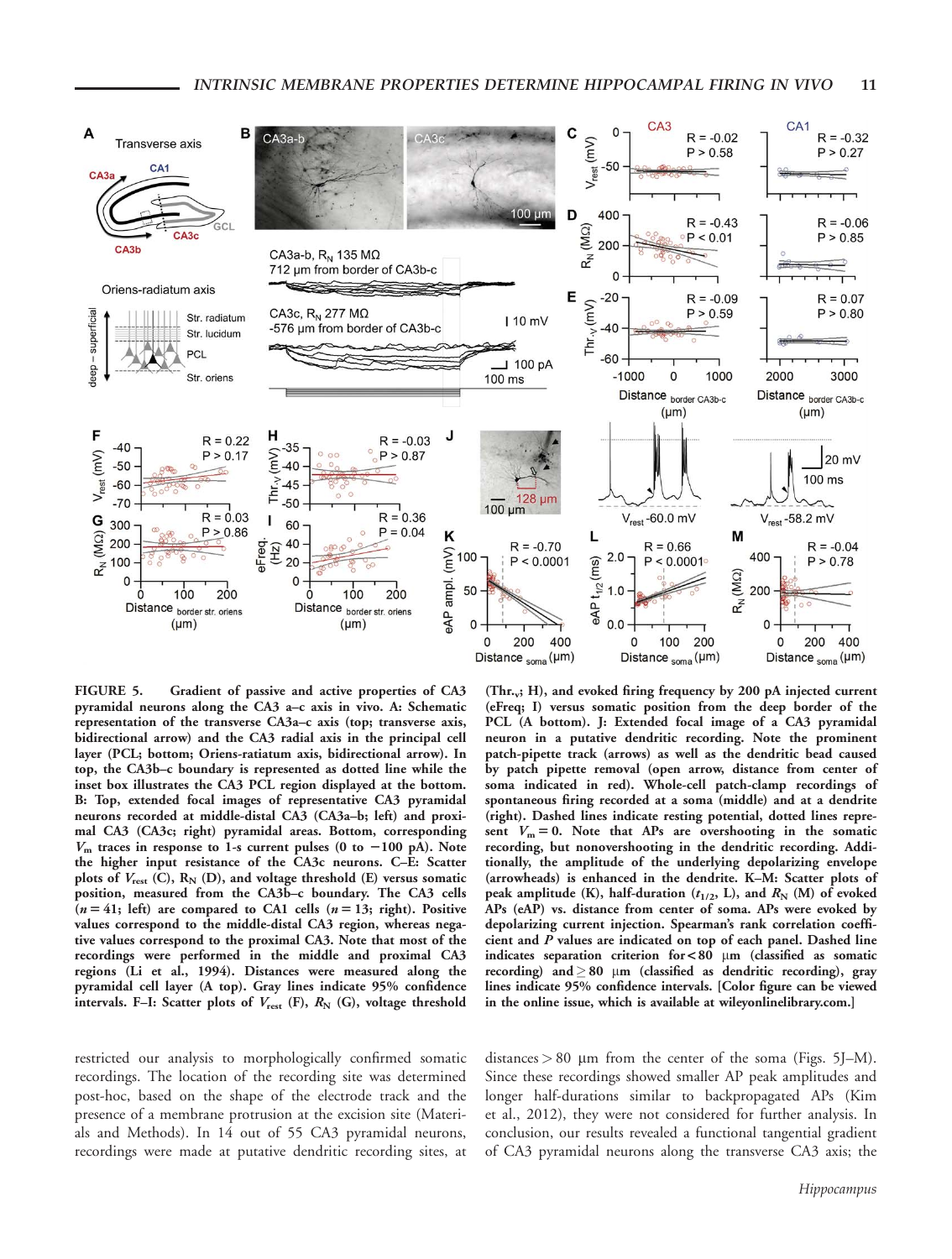closer to CA1 the soma was located, the smaller  $R_N$  became, approaching the average value for CA1 pyramidal neurons. Furthermore, our analysis demonstrated a small, but significant radial gradient, which is opposite to that previously reported in the CA1 region (Mizuseki et al., 2012; Lee et al., 2014). These results challenge the view that hippocampal CA3 pyramidal neurons represent a functionally uniform cell population.

## **DISCUSSION**

Previous studies in the hippocampal slice preparation revealed that the main types of principal neurons differ in their passive and active membrane properties (Spruston and Johnston, 1992; Major et al., 1994; Lübke et al., 1998; Schmidt-Hieber et al., 2007). Whether these findings can be extrapolated to the in vivo situation where cells are exposed to ongoing synaptic activity and a complex mixture of neuromodulators has remained unknown. Our results demonstrate that certain features are preserved (e.g. input resistance and membrane time constant), whereas others markedly differ between in vivo and in vitro situation (e.g. spontaneous firing and degree of bursting). Furthermore, our results show that hippocampal neuron types in vivo differ from each other in the characteristics of input-output transformation, suggesting cell typespecific information processing in the hippocampal network.

## Different Passive and Active Membrane Properties of Hippocampal Principal Neurons In Vivo

Hippocampal principal neurons in vivo markedly differed in their passive membrane properties. Amongst all hippocampal neurons examined, GCs showed the most negative resting potential. In GCs, the average resting potential was close to  $-80$  mV,  $\sim$ 15 mV more negative than in CA3 or CA1 pyramidal neurons. The specific combination of a relatively low membrane resistance (Figs. 4B,C) and a negative resting membrane potential (Fig. 3E) in GCs is consistent with the idea that a  $K^+$ -selective leak conductance generates these specific properties. Although the precise molecular determinants remain to be determined, differential expression of inwardly rectifying  $K^+$  channels (Karschin et al., 1996) or two-pore domain leak  $K^+$  channels may be responsible (Talley et al., 2001).

Amongst all hippocampal neurons examined, CA3 pyramidal neurons showed the highest input resistance and the slowest membrane time constant. An implication of the slow membrane time constant is that CA3 pyramidal neurons will have the widest window for temporal summation. This may facilitate the activation of these neurons by mossy fiber synapses, contributing to the conditional detonator properties of these synapses (Henze et al., 2002; Vyleta and Jonas, 2014). Furthermore, this will facilitate AP initiation by CA3–CA3 cell synapses, which only have small unitary EPSP peak amplitudes (Miles and Wong, 1986). These passive properties may be relevant for pattern completion, one of the putative functions of CA3 pyramidal neurons in the hippocampal network (Marr, 1971; Nakazawa et al., 2002).

Hippocampal principal neurons in vivo also differed substantially in their active membrane properties. Intriguingly, GCs show the highest current and voltage threshold for AP initiation. At the same time, GCs exhibit the highest gain of the input-output curve. Thus, GCs will be mostly silent in the absence of synaptic input, but are able to fire at high frequencies following strong synaptic stimulation. Whereas CA1 and CA3 pyramidal neurons show a monotonically rising f–I relationship resembling type I firing, GCs exhibited a marked threshold behavior reminiscent of type II firing (Ermentrout, 1996). The type II firing of GCs may be useful for pattern separation, one of the putative functions of GCs in the hippocampal network (Leutgeb et al., 2007; de Almeida et al., 2009a).

## Different Spontaneous Action Potential Activity in Hippocampal Neurons In Vivo

A major difference between hippocampal principal neurons in vivo and in slices is the presence of spontaneous firing under in vivo conditions. Whereas GCs are silent in anesthetized animals, both CA3 and CA1 pyramidal neurons in the intact network generate APs with a frequency of  $\sim$ 5 Hz (Fig. 2B). Interestingly, the overall spontaneous firing frequency recorded in CA3 and CA1 pyramidal neurons is comparable to that recorded with extracellular electrodes in rats during slow wave sleep, REM sleep, and running (Mizuseki and Buzsáki, 2009), consistent with the evidence of a preserved firing rate of principal neurons across different brain states.

What are the triggers of AP activity in CA3 and CA1 pyramidal neurons? Our analysis reveals that hippocampal pyramidal neurons are exposed to a fluctuating barrage of EPSPs and IPSPs. These membrane potential fluctuations show both theta and gamma frequency components, and may collectively underlie theta–gamma oscillations in the field potential (Pernía-Andrade and Jonas, 2014). Analysis of baseline membrane potential activity preceding APs reveals that the membrane potential before the spikes is more depolarized, has a larger variance, and shows a depolarizing trajectory. All these data are consistent with the hypothesis that incoming EPSPs trigger AP activity in CA3 and CA1 pyramidal neurons.

What are the mechanisms underlying the differential activity, that is the high activity in CA3 and CA1 pyramidal neurons versus the sparse AP generation in GCs? Several mechanisms are conceivable: (1) a higher level of synaptic excitation in pyramidal neurons, (2) a lower level of synaptic inhibition, (3) different passive integration properties of the cells, and (4) differential excitability. Surprisingly, the amplitude and frequency of these EPSP fluctuations is not significantly different between the three types of hippocampal principal neurons and IPSP amplitude is actually lowest in GCs (Fig. 3G). Furthermore, the smaller amount of hyperpolarizing inhibition recorded in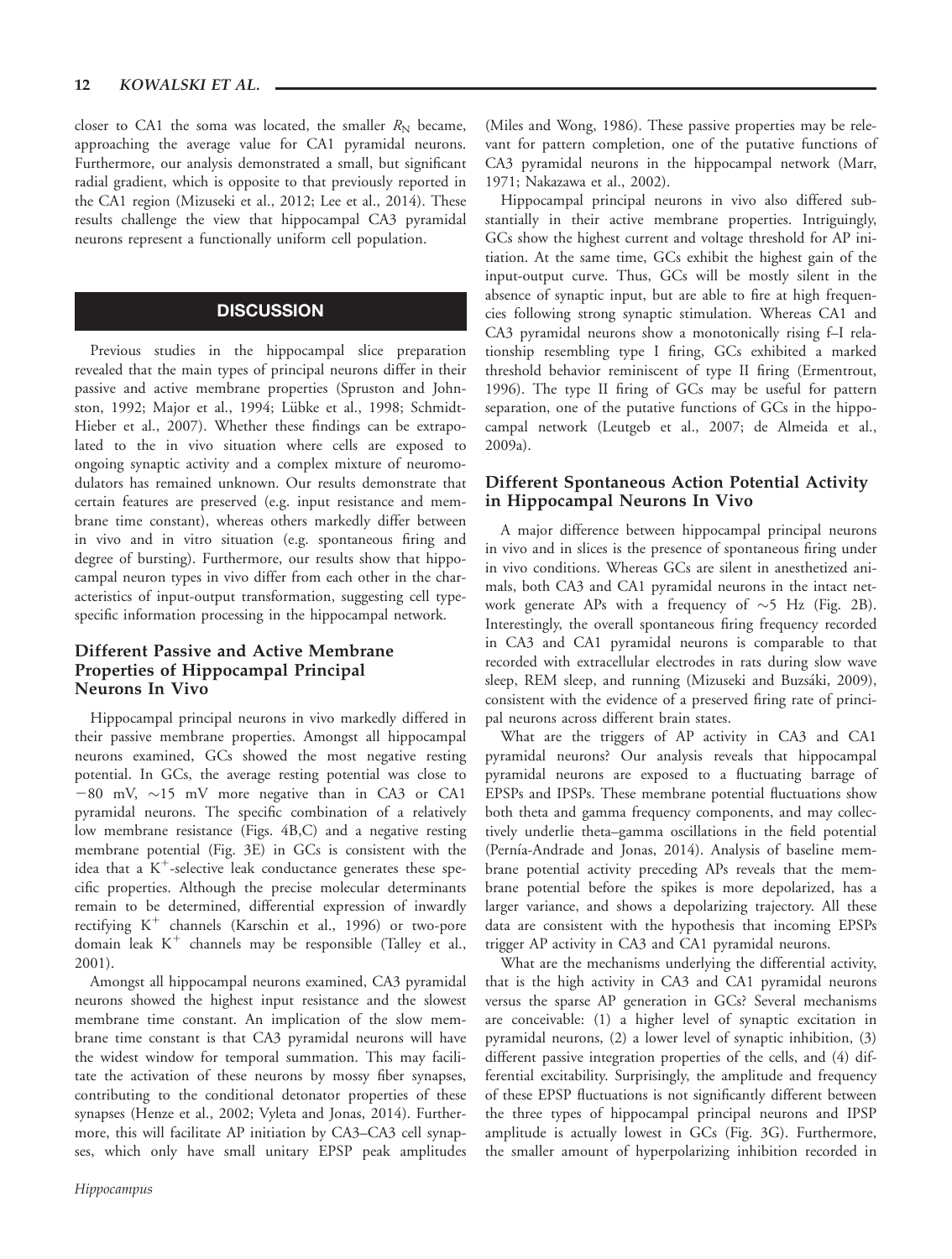GCs than in CA3 and CA1 cells supports the evidence of a differential inhibitory control in the three hippocampal subregions, where inhibition is predominantly hyperpolarizing in CA1 and CA3 principal cells whereas it is more depolarizing or shunting in GCs (Chiang et al., 2012; Sauer et al., 2012). Thus, the differential activity of cells does not seem related to frequency or amplitude of synaptic input. Furthermore, the passive properties are unlikely to be the sole mechanism determining the firing phenotype, because input resistance and membrane time constant differ substantially between CA3 and CA1 cells (which are both spontaneously active in vivo). However, the combination of lower membrane potential and the higher AP threshold in GCs may lead to a situation where the probability that fluctuating EPSP–IPSP sequences cross the AP threshold is extremely low. Thus, our results emphasize the importance of cell type-specific excitability for shaping activity patterns in vivo.

## Prevalence of Burst Firing in Hippocampal Neurons In Vivo

A major difference between hippocampal principal neurons in vivo and in slices is the high proportion of bursts under in vivo conditions. This confirms and extends previous findings for hippocampal GCs (Pernía-Andrade and Jonas, 2014) and CA1 pyramidal neurons (Epsztein et al., 2011; Grienberger et al., 2014) using whole-cell patch-clamp recordings in anesthetized and awake animals. However, the proportion of bursts recorded in CA1 and CA3 pyramidal cells in our experiments is markedly higher than that estimated by extracellular recordings from awake, freely moving animals (Harris et al., 2000, 2001; Buzsáki, 2004; Mizuseki and Buzsáki, 2009). Several reasons may account for this apparent discrepancy. First, late spikes within bursts will be reliably detected with whole-cell recording, but may be missed in extracellular recordings. Second, general anesthetics may change the abundance of bursting. However, we did not detect any major differences in the proportion of bursting between two different forms of anesthesia acting on different molecular targets and between anesthetized and awake animals (GCs: Pernía-Andrade and Jonas, 2014; CA3 pyramidal neurons: J.K., unpublished). Anesthetics promote burst firing in thalamic neurons, which could be relayed to higher cortical areas (Franks, 2008). However, the thalamic nucleus reuniens, the major thalamic input to the hippocampus, provides glutamatergic projections to CA1, but avoids both CA3 and dentate gyrus (Wouterlood et al., 1990; Vertes et al., 2007). More work on awake, freely moving animals will be needed to address the abundance of bursting in different behavioral conditions.

What are the mechanisms underlying bursting? Both intrinsic (Azouz et al., 1996; Metz et al., 2005; Moore et al., 2009) and synaptic mechanisms (NMDA spikes; Grienberger et al., 2014) have been suggested (see Traub and Miles, 1991). Interestingly, the intrinsic excitability of pyramidal neurons is regulated by metabotropic glutamate and muscarinic acetylcholine receptors, such that while the activation of mGluR1 receptors and muscarinic ACh receptors promotes burst firing, the activation of mGluR5 inhibits burst firing in subicular neurons in vitro in the slice preparation (Moore et al., 2009). Other evidence from slice preparations suggests that the usage of an extracellular physiological solution with 1.2 mM  $Ca^{2+}$  and  $3.5$  mM K<sup>+</sup> at physiological temperature is sufficient to facilitate spontaneous bursting in CA3 pyramidal cells (Kowalski et al., 2012). Thus, it is tempting to speculate that under in vivo conditions, the abundant presence of neuromodulators as well as slightly different extracellular  $Ca^{2+}$  and  $K^{+}$  concentrations switch CA3 and CA1 neurons into a burst firing mode entirely, such that bursting becomes the default activity in the intact network.

#### Implications for Network Function and Coding

Pattern separation (Leutgeb et al., 2007; de Almeida et al., 2009a) and pattern completion (Marr, 1971; Nakazawa et al., 2002) are believed to be major functions of the hippocampal network. How are these network functions shaped by the specific single-cell properties of hippocampal principal neurons?

The characteristic passive and active membrane properties of GCs in vivo may be critically important for pattern separation in the dentate gyrus (Leutgeb et al., 2007). For example, the negative resting potential and the high activation threshold of GCs directly translate into sparse coding, a hallmark property of activity in the dentate gyrus in vivo. Furthermore, these cellular properties may contribute to the "winner takes all" function of the dentate gyrus, complementing the role of recurrent inhibition (de Almeida et al., 2009a).

Similarly, the passive and active properties of CA3 pyramidal neurons may be relevant for pattern completion. The uniquely slow membrane time constant and the high input resistance of CA3 cells will increase the efficacy of excitatory input synapses and prolong the windows for temporal EPSP summation. These properties may be useful for the retrieval of incomplete patterns in the auto-associative CA3 cell network, especially under conditions when individual cells in an ensemble fire slightly asynchronously. Furthermore, these properties may help the relatively weak CA3–CA3 cell synapses (Miles and Wong, 1986) to efficiently retrieve patterns, as proposed in several models of pattern completion (Marr, 1971; Treves and Rolls, 1994).

Finally, the high proportion of bursts in CA3 and CA1 pyramidal neurons has major implications for coding and plasticity induction in the hippocampus (Lisman, 1997; Pike et al., 1999; Izhikevich et al., 2003; Xu et al., 2012). Interestingly, the proportion of bursts in vivo (Fig. 2) is higher in the hippocampus than in other areas of the brain, such as entorhinal cortex (Mizuseki et al., 2011) and prefrontal cortex (Fujisawa et al., 2008). Thus, burst coding seems highly abundant in the hippocampus, but less prevalent in other areas of the brain. Burst coding will enhance synaptic output, increasing the efficacy of weak synapses. Interestingly, knockdown of synaptotagmin 1 (the  $Ca^{2+}$  sensor of exocytosis), which alters the output to single APs, but leaves the output to bursts unchanged,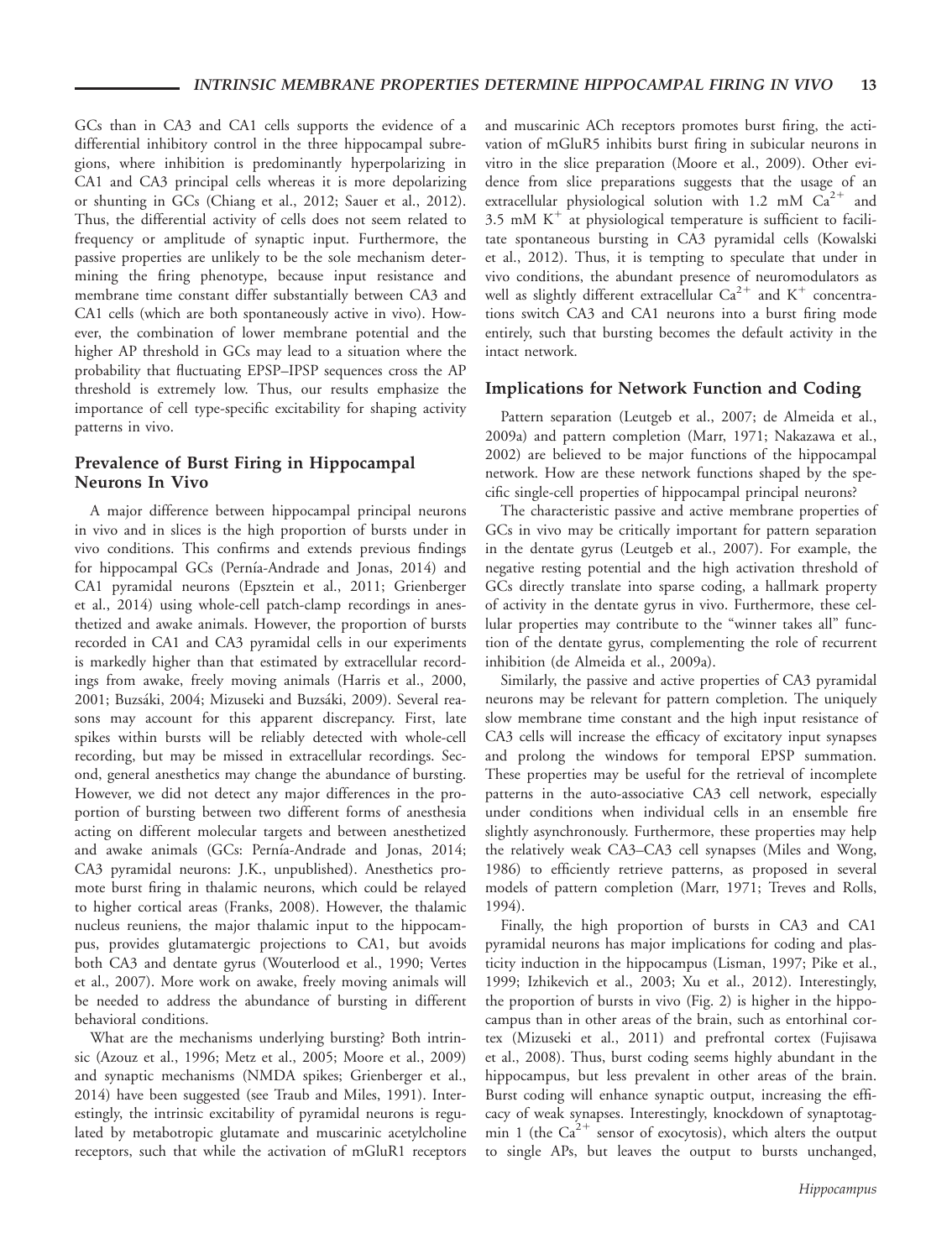#### 14 KOWALSKI ET AL.

affects behavioral learning in a region-specific way. Synaptotagmin 1 knockdown reduces the performance of a prefrontal cortex-dependent remote memory recall, but does not perturb hippocampus-dependent contextual fear conditioning (Xu et al., 2012). Our results provide a direct explanation for this previous finding: The abundance of burst coding in CA3 and CA1 pyramidal neurons in vivo.

#### Acknowledgments

The authors thank José Guzmán for critically reading prior versions of the manuscript. They also thank T. Asenov for engineering mechanical devices, A. Schlögl for efficient programming, F. Marr for technical assistance, and E. Kramberger for manuscript editing.

#### REFERENCES

- Amaral D. 1978. A Golgi study of cell types in the hilar region of the hippocampus in the rat. J Comp Neurol 182:851–914.
- Andersen P, Bliss TVP, Skrede KK. 1971. Lamellar organization of hippocampal pathways. Exp Brain Res 13:222–238.
- Atallah B, Scanziani M. 2009. Instantaneous modulation of gamma oscillation frequency by balancing excitation with inhibition. Neuron 62:566–577.
- Azouz R, Jensen MS, Yaari Y. 1996. Ionic basis of spike afterdepolarization and burst generation in adult rat hippocampal CA1 pyramidal cells. J Physiol 492:211–223.
- Buzsáki G. 2004. Large-scale recording of neuronal ensembles. Nat Neurosci 7:446–451.
- Chiang P-H, Wu P-Y, Kuo T-W, Liu Y-C, Chan C-F, Chien T-C, Cheng J-K, Huang Y-Y, Chiu C-D, Lien C-C. 2012. GABA is depolarizing in hippocampal dentate granule cells of the adolescent and adult rats. J Neurosci 32:62–67.
- de Almeida L, Idiart M, Lisman JE. 2009a. A second function of gamma frequency oscillations: An E%-max winner-take-all mechanism selects which cells fire. J Neurosci 29:7497–7503.
- de Almeida L, Idiart M, Lisman JE. 2009b. The input-output transformation of the hippocampal granule cells: From grid cells to place fields. J Neurosci 29:7504–7512.
- Epsztein J, Brecht M, Lee AK. 2011. Intracellular determinants of hippocampal CA1 place and silent cell activity in a novel environment. Neuron 70:109–120.
- Ermentrout B. 1996. Type I membranes, phase resetting curves, and synchrony. Neural Comput 8:979–1001.
- Fujisawa S, Amarasingham A, Harrison MT, Buzsáki G. 2008. Behavior-dependent short-term assembly dynamics in the medial prefrontal cortex. Nat Neurosci 11:823–833.
- Franks N. 2008. General anaesthesia: from molecular targets to neuronal pathways of sleep and arousal. Nat Rev Neurosci 9:370–386.
- Graves A, Moore S, Bloss E, Mensh B, Kath W, Spruston N. 2012. Hippocampal pyramidal neurons comprise two distinct cell types that are countermodulated by metabotropic receptors. Neuron 76: 776–789.
- Grienberger C, Chen X, Konnerth A. 2014. NMDA receptordependent multidendrite  $Ca^{2+}$  spikes required for hippocampal burst firing in vivo. Neuron 81:1274–1281.
- Guzman SJ, Schlögl A, Schmidt-Hieber C. 2014. Stimfit: Quantifying electrophysiological data with Python. Front Neuroinform 8:16.
- Hafting T, Fyhn M, Molden S, Moser M-B, Moser EI. 2005. Microstructure of a spatial map in the entorhinal cortex. Nature 436: 801–806.
- Harris KD, Henze DA, Csicsvari J, Hirase H, Buzsáki G. 2000. Accuracy of tetrode spike separation as determined by simultaneous intracellular and extracellular measurements. J Neurophysiol 84: 401–414.
- Harris KD, Hirase H, Leinekugel X, Henze DA, Buzsáki G. 2001. Temporal interaction between single spikes and complex spike bursts in hippocampal pyramidal cells. Neuron 32:141–149.
- Henze DA, Wittner L, Buzsáki G. 2002. Single granule cells reliably discharge targets in the hippocampal CA3 network in vivo. Nat Neurosci 5:790–795.
- Holm S. 1979. A simple sequentially rejective multiple test procedure. Scand J Stat 6:65–70.
- Izhikevich EM, Desai NS, Walcott EC, Hoppensteadt FC. 2003. Bursts as a unit of neural information: selective communication via resonance. Trends Neurosci 26:161–167.
- Karschin C, Dissmann E, Stühmer W, Karschin A. 1996. IRK(1-3) and GIRK(1-4) inwardly rectifying  $K^+$  channel mRNAs are differentially expressed in the adult rat brain. J Neurosci 16:3559–3570.
- Kim S, Guzman SJ, Hu H, Jonas P. 2012. Active dendrites support efficient initiation of dendritic spikes in hippocampal CA3 pyramidal neurons. Nat Neurosci 15:600–606.
- Kowalski J, Kim S, Gan J, Pernía-Andrade A, Frotscher M, Jonas P. 2012. Bursting of CA3 pyramidal neurons in rat hippocampus in vivo. Neuroscience Meeting Planner, Program No. 648.03. Society for Neuroscience, Washington, DC. [Online].
- Lee A, Manns I, Sakmann B, Brecht M. 2006. Whole-cell recordings in freely moving rats. Neuron 51:399–407.
- Lee S, Marchionni I, Bezaire M, Varga C, Danielson N, Lovett-Barron M, Losonczy A, Soltesz I. 2014. Parvalbumin-positive basket cells differentiate among hippocampal pyramidal cells. Neuron 82:1129–1144.
- Leutgeb JK, Leutgeb S, Moser M-B, Moser EI. 2007. Pattern separation in the dentate gyrus and CA3 of the hippocampus. Science 315:961–966.
- Li XG, Somogyi P, Ylinen A, Buzsáki G. 1994. The hippocampal CA3 network: An in vivo intracellular labeling study. J Comp Neurol 339:181–208.
- Lisman JE. 1997. Bursts as a unit of neural information: Making unreliable synapses reliable. Trends Neurosci 20:38–43.
- Lisman JE. 1999. Relating hippocampal circuitry to function: Recall of memory sequences by reciprocal dentate-CA3 interactions. Neuron 22:233–242.
- Lübke J, Frotscher M, Spruston N. 1998. Specialized electrophysiological properties of anatomically identified neurons in the hilar region of the rat fascia dentata. J Neurophysiol 79:1518–1534.
- Major G, Larkman AU, Jonas P, Sakmann B, Jack JJB. 1994. Detailed passive cable models of whole-cell recorded CA3 pyramidal neurons in rat hippocampal slices. J Neurosci 14:4613–4638.
- Margrie TW, Brecht M, Sakmann B. 2002. In vivo, low-resistance, whole-cell recordings from neurons in the anaesthetized and awake mammalian brain. Pflüg Arch Eur J Physiol 444:491-498.
- Marr D. 1971. Simple memory: A theory for archicortex. Philos Trans R Soc Lond B Biol Sci 262:23–81.
- Metz AE, Jarsky T, Martina M, Spruston N. 2005. R-type calcium channels contribute to afterdepolarization and bursting in hippocampal CA1 pyramidal neurons. J Neurosci 25:5763–5773.
- Miles R, Wong RKS. 1986. Excitatory synaptic interactions between CA3 neurones in the guinea-pig hippocampus. J Physiol 373:397– 418.
- Mitchell SJ, Silver RA. 2003. Shunting inhibition modulates neuronal gain during synaptic excitation. Neuron 38:433–445.
- Mizuseki K, Sirota A, Pastalkova E, Buzsaki G. 2009. Theta oscillations provide temporal windows for local circuit computation in the entorhinal-hippocampal loop. Neuron 64:267–280.